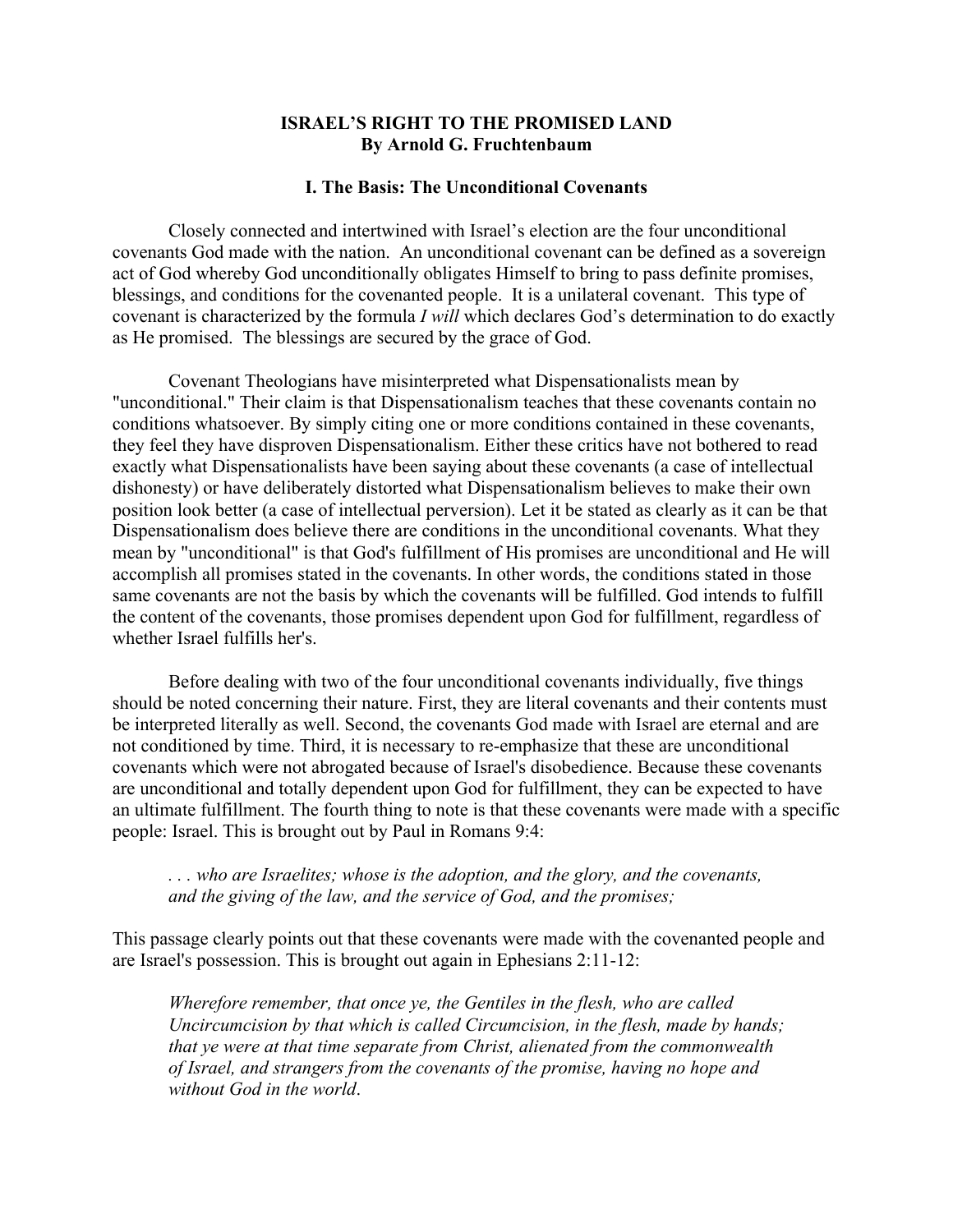The four unconditional covenants belong to the people of Israel and, as this passage notes, Gentiles were considered *strangers from the covenants*. Fifth, while a covenant is made at a specific point of time, not all of the provisions go immediately into effect. At the time a covenant is signed or sealed, three things happen: some do go immediately into effect; some go into effect in the near future; and some go into effect only in the distant or prophetic future. Examples of this will be given in the study of the covenants themselves.

# A. The Abrahamic Covenant

#### 1. Scripture

There are six different passages of Scripture which pertain to the Abrahamic Covenant. First is Genesis 12:1-3:

*Now Jehovah said unto Abram, Get thee out of thy country, and from thy kindred, and from thy father's house, unto the land that I will show thee: and I will make of thee a great nation, and I will bless thee, and make thy name great; and be thou a blessing: and I will bless them that bless thee, and him that curseth thee will I curse: and in thee shall all the families of the earth be blessed.*

Second, Genesis 12:7:

*And Jehovah appeared unto Abram, and said, Unto thy seed will I give this land: and there builded he an alter unto Jehovah, who appeared unto him.*

Third, Genesis 13:14-17:

*And Jehovah said unto Abram, after that Lot was separated from him, Lift up now thine eyes, and look from the place where thou art, northward and southward and eastward and westward: for all the land which thou seest, to thee will I give it, and to thy seed for ever. And I will make thy seed as the dust of the earth: so that if a man can number the dust of the earth, then may thy seed also be numbered. Arise, walk through the land in the length of it and in the breadth of it; for unto thee will I give it.*

The fourth and fifth passages dealing with the Abrahamic Covenant are Genesis 15:1-21 and Genesis 17:1-21; these more lengthy segments of Scripture, not quoted in this study, contain many of the covenant provisions. The emphasis of Genesis 15 is on the signing of the Abrahamic Covenant. God signs and seals the Abrahamic Covenant and spells out the exact borders of the Promised Land as extending from the River of Egypt in the south to the great river, Euphrates, in the north. The manner in which this covenant is signed and sealed rendered this covenant unconditional. There are similarities and dissimilarities with the ancient Near-Eastern covenantmaking customs. The similarities are found in that animals were slaughtered so as to make it a blood covenant and then the animals were cut up and the pieces lined up in two parallel rows. Then the dissimilarities began. Normally, both parties making the covenant would walk together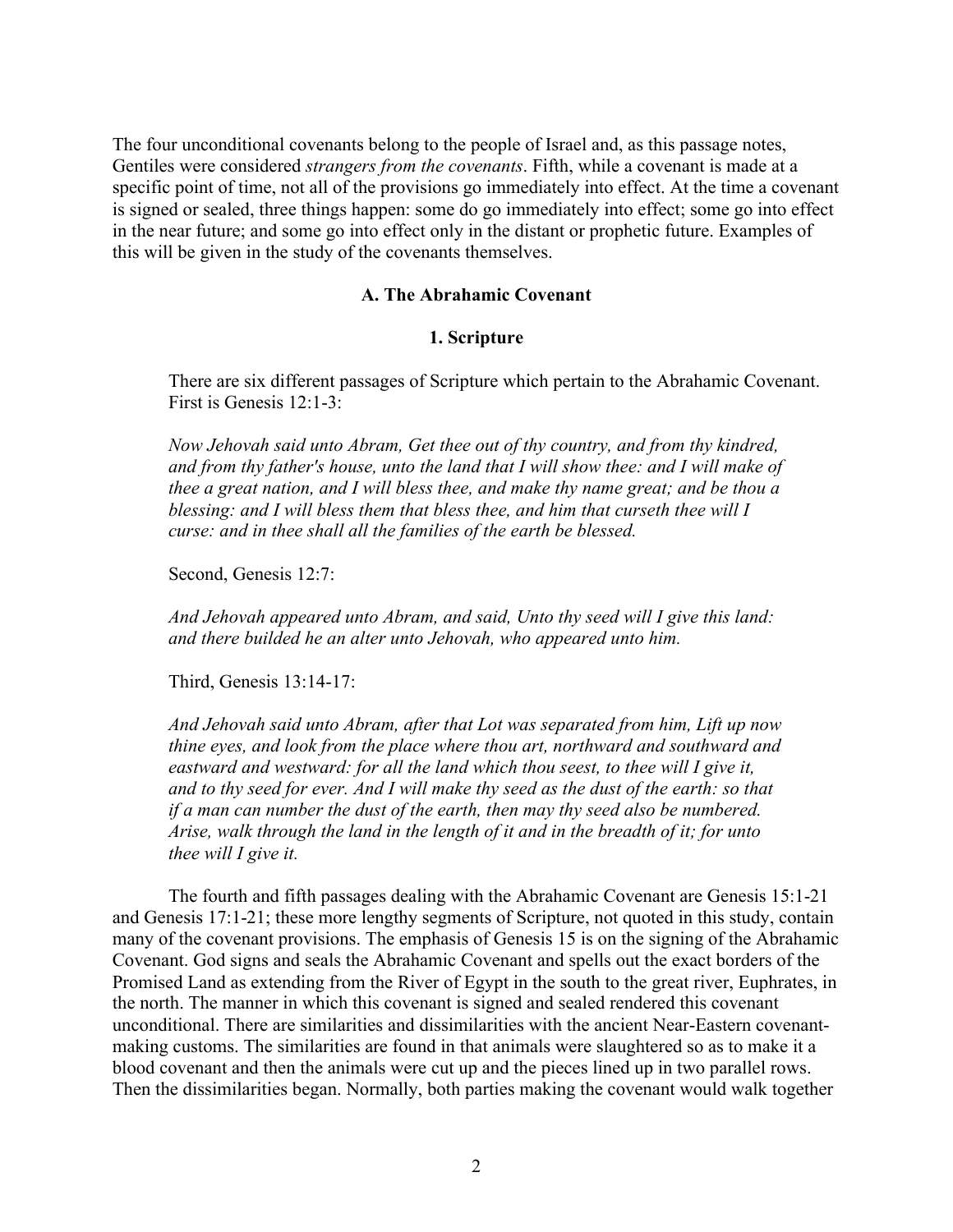between the pieces of the animals rendering the terms mandatory on both parties. If one failed to keep his terms, it would free the other from keeping his. In this way, the covenant was conditional. In this case, however, it was not God and Abraham who walked between the pieces of the animals, but God alone, binding only Himself to the terms of the covenant. This rendered the covenant unconditional. Its fulfillment is based purely on God's grace regardless of how often Abraham or his seed may fail.

The emphasis of Genesis 17 is on the token of the covenant: physical circumcision on the eighth day of the boy's life. Just as the rainbow was the token of the Noahic Covenant, circumcision is the token of the Abrahamic Covenant. This also rendered the covenant a blood covenant.

The sixth passage is Genesis 22:15-18:

*And the angel of Jehovah called unto Abraham a second time out of heaven, and said, By myself have I sworn, saith Jehovah, because thou hast done this thing, and hast not withheld thy son, thine only son, that in blessing I will bless thee, and in multiplying I will multiply thy seed as the stars of the heavens, and as the sand which is upon the sea-shore; and thy seed shall possess the gate of his enemies.*

### 2. The Provisions of the Covenant

In these six passages, the persons involved are God and Abraham. In this covenant Abraham stood not for all humanity (as was the case with Adam in the Edenic and Adamic covenants and Noah in the Noahic Covenant), but for the whole Jewish nation; the representative head of the Jewish people. A list gleaned from these Genesis passages shows a total of fourteen provisions in this covenant. However, for this paper, only one concerns the topic; it is the promise of the Land: A great nation was to come out of Abraham, namely, the nation of Israel (12:2; 13:16; 15:5; 17:1-2, 7; 22:17b); and he was promised a land specifically, the Land of Canaan (12:1, 7; 13:14-15, 17; 15:17-21; 17:8).

These provisions of the Abrahamic Covenant can be categorized in three areas: to Abraham, to the Seed (Israel), and to the Gentiles. Concerning Abraham, the promises made to Abraham individually included possession of all of the Promised Land. Concerning the Seed (Israel), when the term seed was used as a collective singular, it was a reference to Israel, and promises made to the nation included the possession of all of the Promised Land. The fact that the promise of the Land was made to both Abraham and his seed shows that these blessings have not yet received a complete fulfillment but await the Messianic Kingdom.

# 3. The Reconfirmations of the Covenant

Abraham had eight sons by three different women. The question was: through which sons would the Abrahamic Covenant be confirmed? God revealed that it was to be through Sarah's son, Isaac, only (Genesis 26:2-5, 24). In the confirmation of the covenant to Isaac, the Land is promised to both Isaac and Isaac's seed (26:3b, 4b); the seed will be multiplied (26:4a, 24b);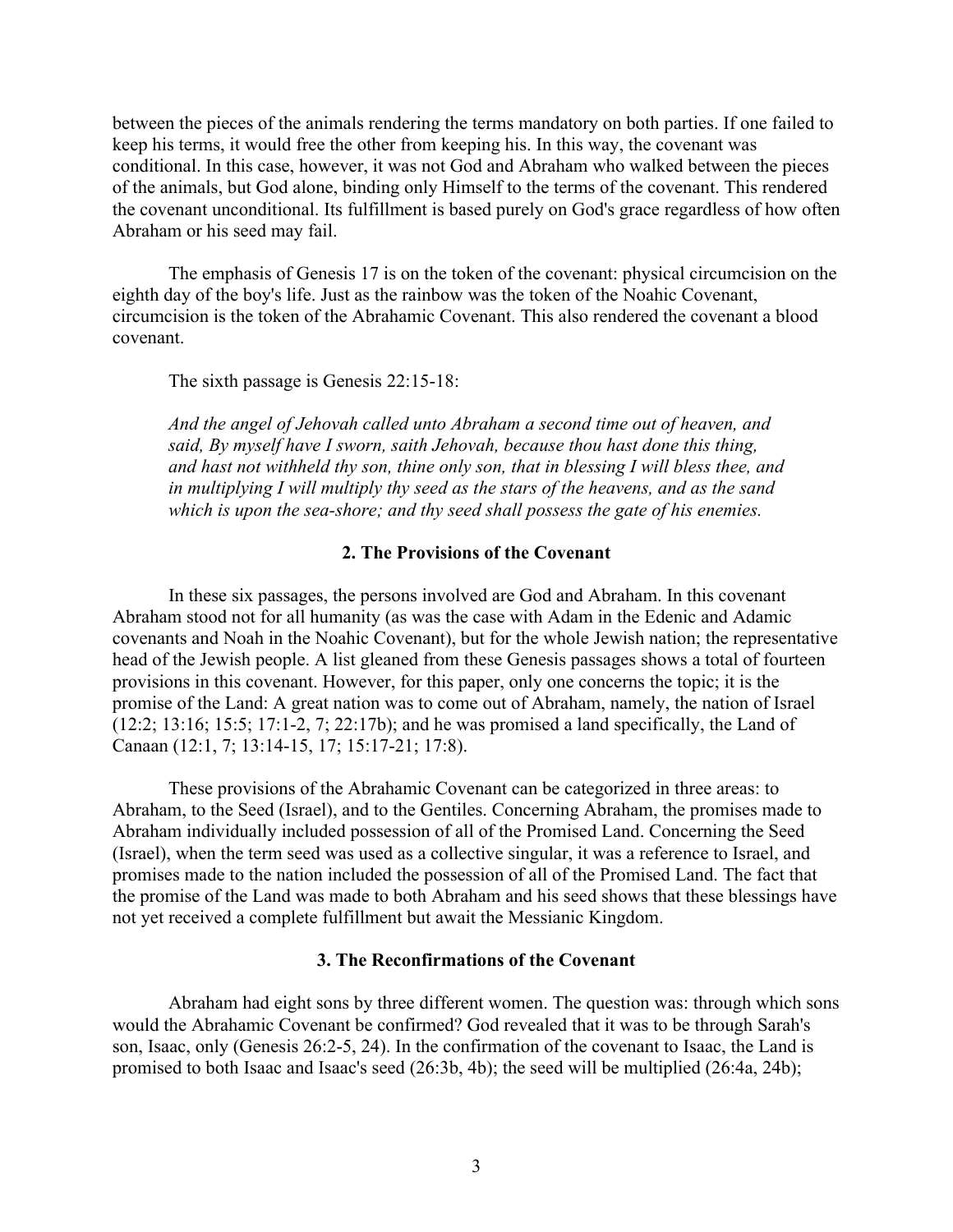Gentiles will someday be blessed through the Seed (26:4c); and, the basis of the confirmation is God's covenant with Abraham (26:3c, 5, 24c).

Isaac had two sons and God chose to confirm the covenant with Jacob only (Genesis 28:13-15). In the confirmation of the covenant to Jacob, one specific provision was made: The Land is promised to both Jacob and Jacob's seed (28:13, 15). After that, it was confirmed through all of Jacob's twelve sons who fathered the twelve Tribes of Israel (Gen. 49).

# 4. The Continuity of the Covenant

The Abrahamic Covenant became the basis for the Dispensation of Promise. Because the Abrahamic Covenant is unconditional, it is still very much in effect though it has remained largely unfulfilled. The ultimate fulfillment will come during the Kingdom Age. The unconditional nature of the covenant is affirmed and reaffirmed a number of times. For example, although it is clear that Israel in Egypt and Israel in the Wilderness was not a righteous nation, since the majority constantly had a tendency to rebel and murmur, yet God rescued them and brought them into the Land on the basis of the Abrahamic Covenant. Exodus 2:23-25 states:

*And it came to pass in the course of those many days, that the king of Egypt died: and the children of Israel sighed by reason of the bondage, and they cried, and their cry came up unto God by reason of the bondage. And God heard their groaning, and God remembered his covenant with Abraham, with Isaac, and with Jacob. And God saw the children of Israel, and God took knowledge of them.*

Exodus 6:2-8 reaffirms:

*And God spake unto Moses, and said unto him, I am Jehovah: and I appeared unto Abraham, unto Isaac, and unto Jacob, as God Almighty; but by my name Jehovah I was not known to them. And I have also established my covenant with them, to give them the land of Canaan, the land of their sojournings, wherein they sojourned. And moreover I have heard the groaning of the children of Israel, whom the Egyptians keep in bondage; and I have remembered my covenant. Wherefore say unto the children of Israel, I am Jehovah, and I will bring you out from under the burdens of the Egyptians, and I will rid you out of their bondage, and I will redeem you with an outstretched arm, and with great judgments: and I will take you to me for a people, and I will be to you a God; and ye shall know that I am Jehovah your God, who bringeth you out from under the burdens of the Egyptians. And I will bring you in unto the land which I sware to give to Abraham, to Isaac, and to Jacob; and I will give it you for a heritage: I am Jehovah.*

This is further reaffirmed in Nehemiah 9:7-8, I Chronicles 16:15-19, II Chronicles 20:7- 8, and Psalm 105:7-12.

In conjunction with the choosing of Moses to lead Israel out of Egypt, he was almost disqualified because of his failure to circumcise his son in Exodus 4:24-26: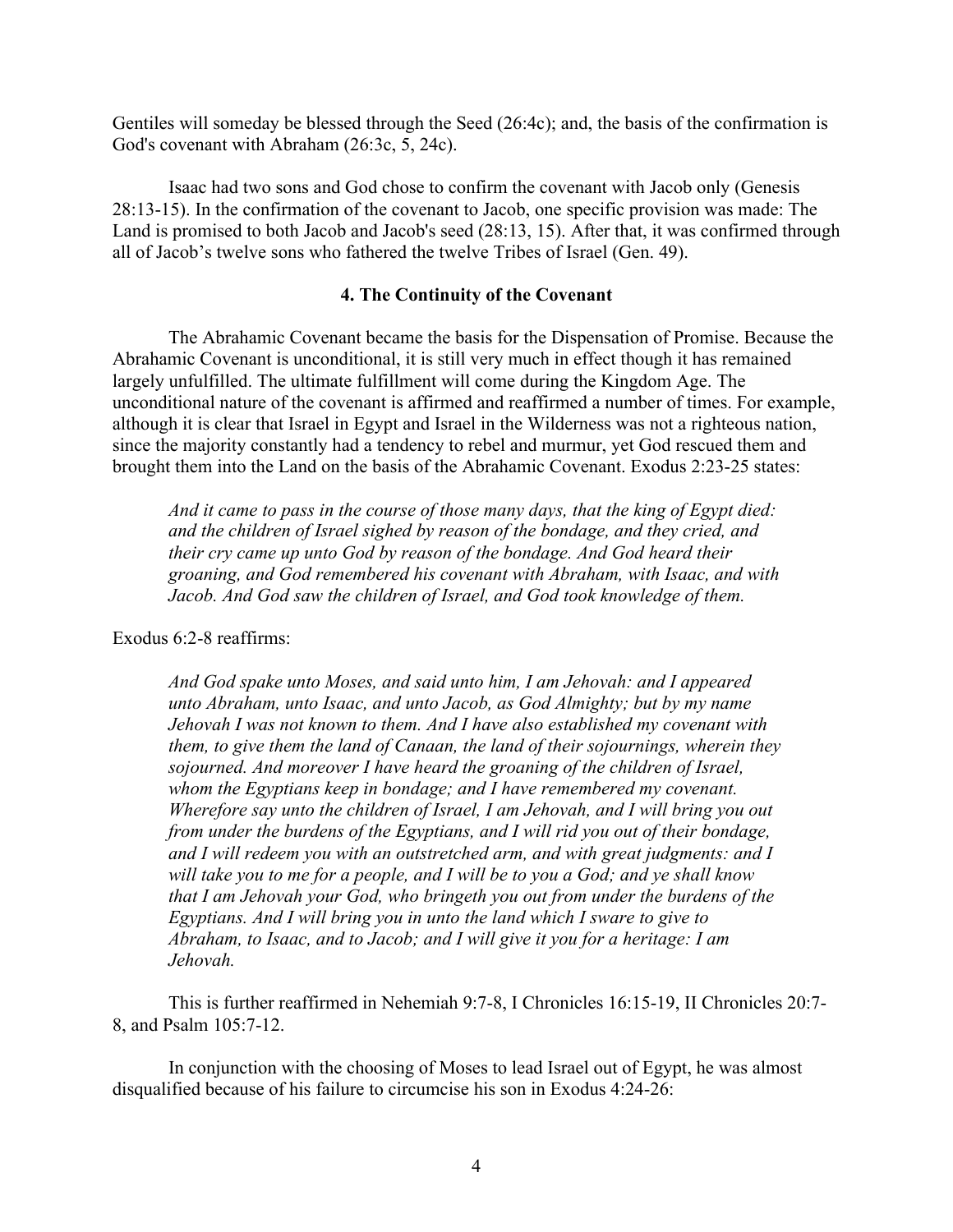*And it came to pass on the way at the lodging-place, that Jehovah met him, and sought to kill him. Then Zipporah took a flint, and cut off the foreskin of her son, and cast it at his feet; and she said, Surely a bridegroom of blood art thou to me. So he let him alone. Then she said, A bridegroom of blood art thou, because of the circumcision.*

Moses endangered his life by failing to circumcise his son in keeping with the penalty of the Abrahamic Covenant contained in Genesis 17:14 for failure to circumcise meant being *cut off from among his people*.

It was on the basis of the Abrahamic Covenant that God finally brought Israel into the Promised Land as God's last words to Moses made clear in Deuteronomy 34:4:

*And Jehovah said unto him, This is the land which I sware unto Abraham, unto Isaac, and unto Jacob, saying, I will give it unto thy seed: I have caused thee to see it with thine eyes, but thou shalt not go over thither.*

Although Israel in the Land had a long history of disobedience and idolatry, and although God frequently disciplined the nation, yet He promised the nation would always survive on the basis of the Abrahamic Covenant. On that basis, Moses pleaded with God to spare Israel from His divine wrath in Exodus 32:11-14:

*And Moses besought Jehovah his God, and said, Jehovah, why doth thy wrath wax hot against thy people, that thou hast brought forth out of the land of Egypt with great power and with a mighty hand? Wherefore should the Egyptians speak, saying, For evil did he bring them forth, to slay them in the mountains, and to consume them from the face of the earth? Turn from thy fierce wrath, and repent of this evil against thy people. Remember Abraham, Isaac, and Israel, thy servants, to whom thou swarest by thine own self, and saidst unto them, I will multiply your seed as the stars of heaven, and all this land that I have spoken of will I give unto your seed, and they shall inherit it for ever. And Jehovah repented of the evil which he said he would do unto his people.*

Another example of this is II Kings 13:22-23:

*And Hazael king of Syria oppressed Israel all the days of Jehoahaz. But Jehovah was gracious unto them, and had compassion on them, and had respect unto them, because of his covenant with Abraham, Isaac, and Jacob, and would not destroy them, neither cast he them from his presence as yet.*

While God used the Syrians to punish Israel, Syrian damage could only go so far because of this covenant. Certainly God expected Israel to be obedient, but Israel's obedience did not condition God's fulfillment of His promises. This is exactly what Dispensationalism means by an unconditional covenant.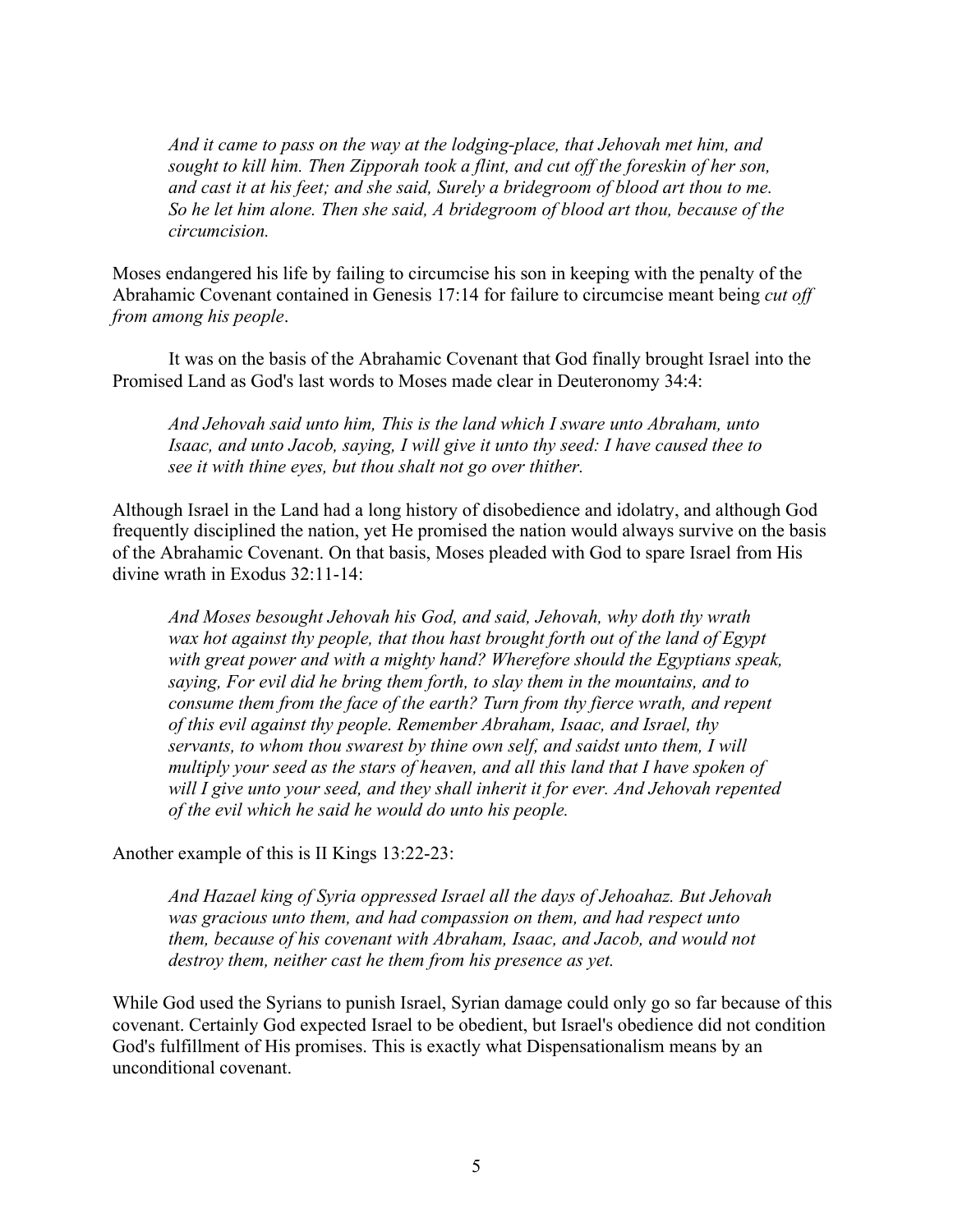It was on the basis of this covenant that the Messiah came to bring redemption to Israel, according to Luke 1:54-55:

*He hath given help to Israel his servant, That he might remember mercy (As he spake unto our fathers) Toward Abraham and his seed for ever.*

And also according to Luke 1:68-73:

*Blessed be the Lord, the God of Israel; For he hath visited and wrought redemption for his people, And hath raised up a horn of salvation for us In the house of his servant David (As he spake by the mouth of his holy prophets that have been from of old), Salvation from our enemies, and from the hand of all that hate us; To show mercy towards our fathers, And to remember his holy covenant; The oath which he sware unto Abraham our father, . . .*

It was on the basis of this covenant that Jesus taught the fact of the resurrection when confronted by Sadducees who did not believe in it (Matt. 22:23-33). Paul made the same point in Acts 26:6-8.

In Galatians 3:15-18, Paul drew a contrast between the Abrahamic and the Mosaic Covenants, pointing out that the Mosaic was temporary, while the Abrahamic was eternal.

The author of Hebrews 6:13-20 derived his assurance of salvation on the basis of this covenant.

Finally, it is on the basis of this covenant that the final restoration will occur, according to Leviticus 26:40-42:

*And they shall confess their iniquity, and the iniquity of their fathers, in their trespass which they trespassed against me, and also that, because they walked contrary unto me, I also walked contrary unto them, and brought them into the land of their enemies: if then their uncircumcised heart be humbled, and they then accept of the punishment of their iniquity; then will I remember my covenant with Jacob; and also my covenant with Isaac, and also my covenant with Abraham will I remember; and I will remember the land.*

Just as God fulfilled His promises to Israel in the past, He will do so again in the future because of the unconditional nature of the Abrahamic Covenant.

The Abrahamic Covenant, being an unconditional covenant, is still very much in effect. In history, it was the basis for the Dispensation of Promise.

### 5. The Timing of the Provisions of the Covenant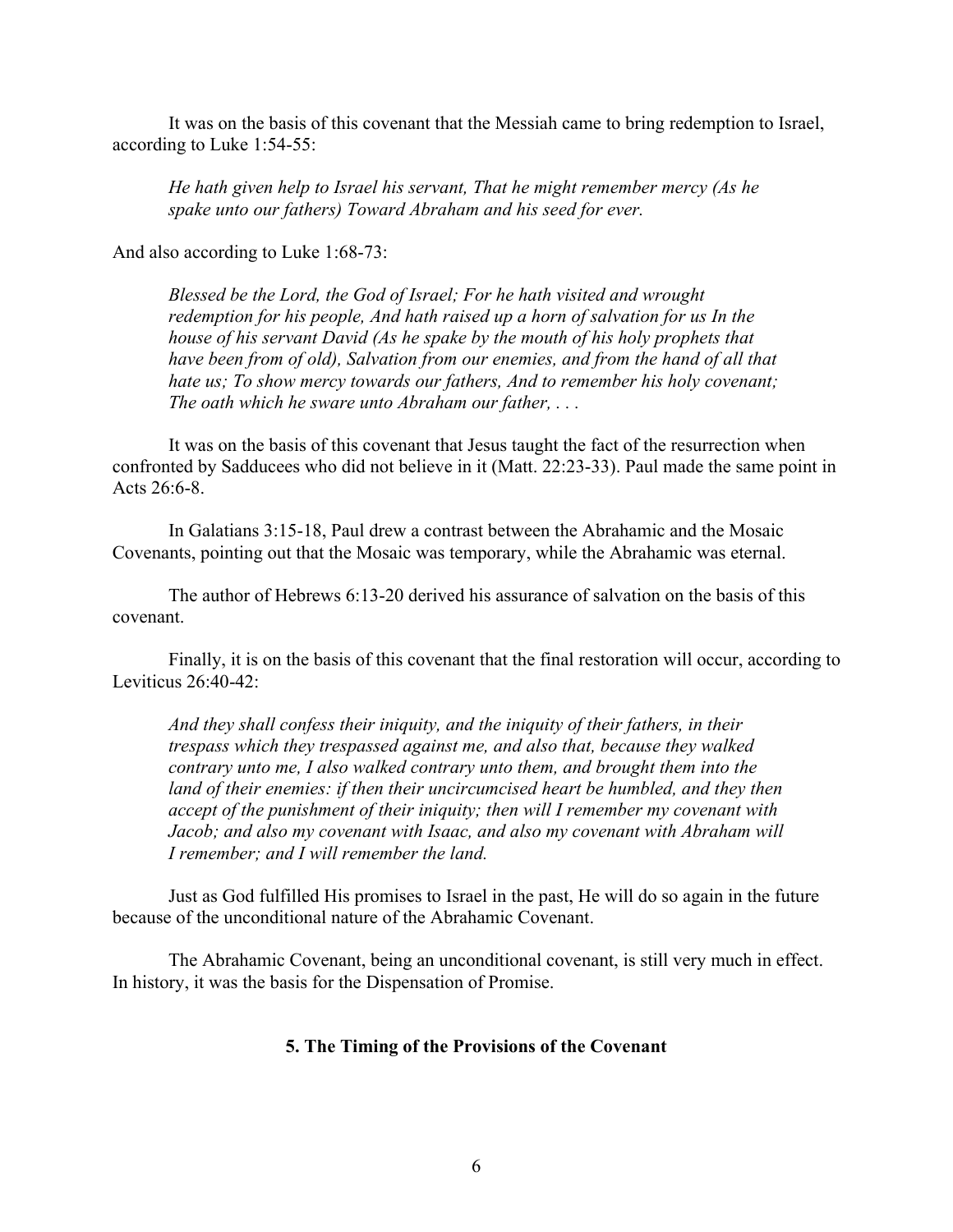As stated earlier, while a covenant may be signed and sealed at a specific point of time, this does not mean that every provision goes immediately into effect. Three things happen. Some go into effect immediately, such as the changing of Abram's and Sarai's names and circumcision. Some go into effect in the near future, such as the birth of Isaac (25 years) and the Egyptian sojourn, enslavement, and the Exodus (400 years). Some go into effect in the distant future, such as the possession of all of the Promised Land by the patriarchs and their descendants.

# 6. The Unconditional Covenants in the Church Age

Covenant Theologians of all three schools insist to a lesser or greater degree that the biblical covenants are now being fulfilled in, by, or through the Church. Some believe that these covenants were made with the Church from the very beginning. Others admit that they were made with Israel, but have now been transferred to the Church. As for Israel, all that was promised either has already been fulfilled or has been forfeited through Jewish unbelief. Even Covenant Premillennialists, who do see a future for ethnic Israel, still insist that Israel is amalgamated into the Church.

Dispensationalists, though very clear as to how the unconditional covenants work out in relationship to Israel Past and Israel Future, have been far less clear with Israel Present. Chafer took the view that the Jewish covenants are now in "abeyance," and Pentecost failed to recognize the existence of the remnant today. No such view of the covenants is necessary or defensible. The fact is that all four unconditional covenants are not only still in effect, but also still operative at the present time. The Church does, indeed, have a relationship to these covenants, but it is not that described by Covenant Theology.

Again, however, a point of observation is in order. It must again be stressed that, although a covenant may be made at a specific point of time, it does not mean that all provisions of the covenant go immediately into effect. Some do, but some may not for centuries. The Abrahamic Covenant is a good example. Some of God's promises did go immediately into effect, such as providing for Abraham's physical needs in the Land, his change of name, and circumcision. Others were fulfilled only later. For example, Abraham was promised a son through Sarah, but had to wait twenty-five years before that promise was fulfilled. Other provisions were fulfilled only later in Jewish history, such as the deliverance from Egypt which was also part of the covenant. Finally, other provisions are still future never having been fulfilled, such as Abraham's ownership of the Land and Israel's settlement in all of the Promised Land. It is important to note that although a covenant is made, signed, and sealed at a certain point of history, this does not mean that all the promises or provisions go immediately into effect. It should come as no surprise that not all of the provisions of the unconditional Jewish covenants are presently being fulfilled to, in, or by Israel today. This is not necessary for the covenants to still be in force. Nor is this a valid reason to teach that the Church has taken over these covenants or that they are now being fulfilled to, in, or by the Church.

The Abrahamic Covenant promised a seed, land, and blessings among its many provisions. The seed was to develop into a nation, and so it did at the foot of Mount Sinai. Today, Israel is a scattered nation but still a nation. Just as Israel remained distinct in Egypt, the Jewish people have remained distinct throughout the Church Age. No other nation that lost its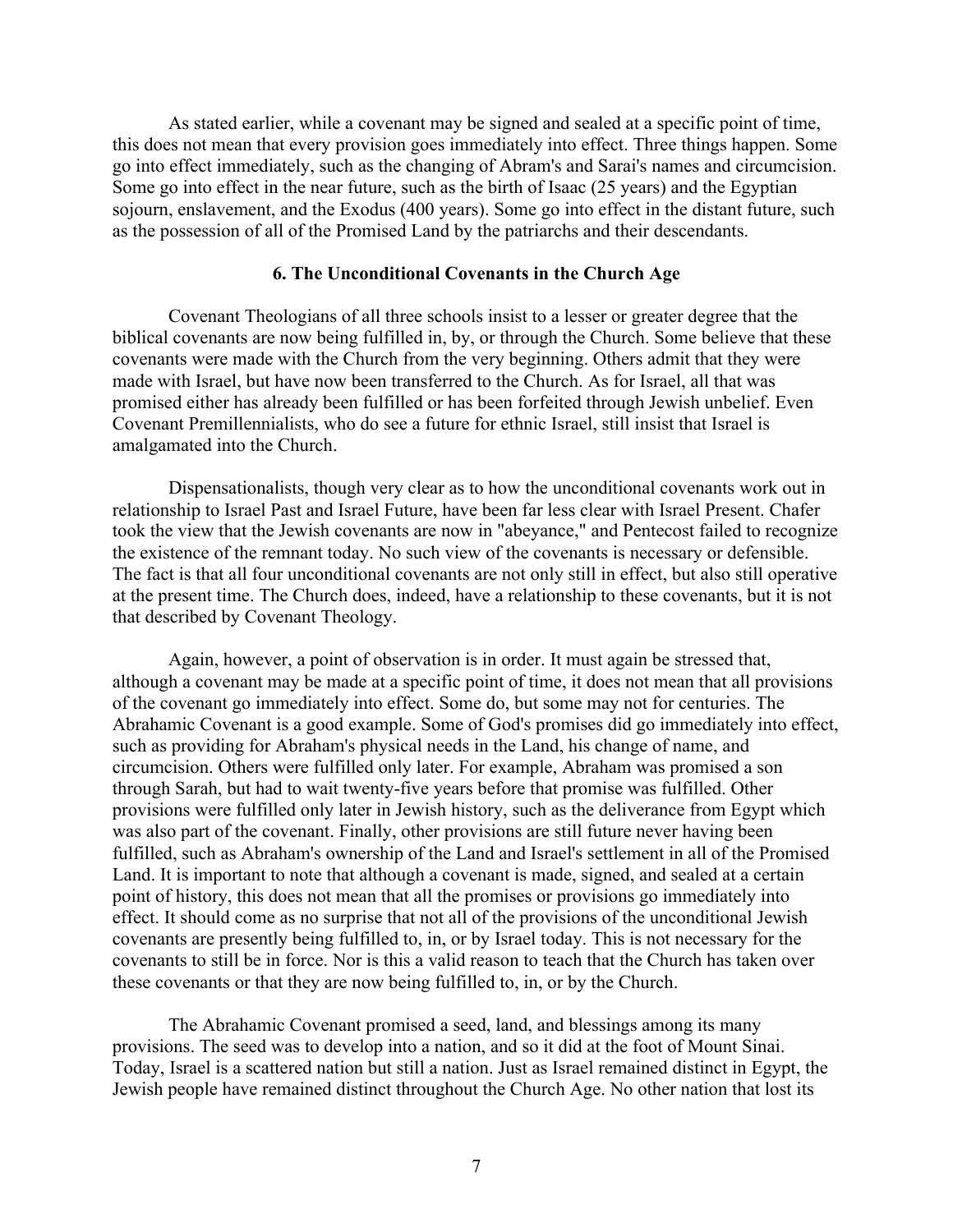national homeland and was dispersed for centuries survived as a distinct entity. On the contrary, where they scattered they intermarried and disappeared into a melting pot. Not so the Jews, whose distinctive history is easily traceable throughout the years of Jewish history. The fact that Jews have continued to survive as a people in spite of so many attempts to destroy them shows that this covenant has continued to operate.

As for the Land, within the confines of the Church Age there has been no real independent government in the Land since A.D. 70. The Land has been overrun many times and ruled by many people, but always ruled from somewhere else. It has been controlled by Romans, Byzantines, Arabs, Turks, and Britons. Even under Arab control, no independent Arab government was ever set up; it was ruled from somewhere else: Baghdad, Cairo, Damascus, Amman, etc. Though renamed "Palestine" by Hadrian, there never was a Palestinian state with a Palestinian government or a Palestinian flag. The first time an independent government was set up in the Land since A.D. 70 was in 1948 with the State of Israel. The history of the Land also shows that the Abrahamic Covenant continues to be fulfilled with the people of Israel.

### 7. The Church's Relationship to the Unconditional Covenants

It is at this point that some confusion has arisen as to the Church's relationship to the New Covenant because, according to Jeremiah, the covenant is made not with the Church, but with Israel. Nevertheless, a number of Scriptures connect the New Covenant with the Church (Matt. 26:28; Mark 14:24; Luke 22:14-20; I Cor. 11:25; II Cor. 3:6; Heb. 7:22; 8:6-13; 9:15; 10:16, 29; 12:24; 13:20).

This is the point of confusion. Covenant Theologians try to solve the problem by a theology of replacement or transference. Dispensationalists, with their literal hermeneutics, are unable to do so; thus, some have tried to resolve the problem by the invention of two new covenants. The problem with this view is that there is no indication in Scripture that there are two covenants with the same name. Any mention of a new covenant would cause Jews to think only of the one in Jeremiah. Verses used by adherents of this view as speaking of the New Covenant for the Church still cite the Jeremiah passage which speaks of the New Covenant for Israel. A better solution, and quite consistent with Dispensationalism, is to remember that these covenants contained two types of promises: physical and spiritual. The physical promises were, and still are, limited to Israel and will be fulfilled only to, in, or by Israel. However, as early as Genesis 12:3, the first passage of the first covenant, the Abrahamic Covenant, it was already promised that the spiritual blessings would extend to the Gentiles. Actually, the solution is not difficult since it is clearly explained in Ephesians 2:11-16 and 3:5-6:

*Wherefore remember, that once ye, the Gentiles in the flesh, who are called Uncircumcision by that which is called Circumcision, in the flesh, made by hands; that ye were at that time separate from Christ, alienated from the commonwealth of Israel, and strangers from the covenants of the promise, having no hope and without God in the world. But now in Christ Jesus ye that once were far off are made nigh in the blood of Christ. For he is our peace, who made both one, and brake down the middle wall of partition, having abolished in his flesh the enmity, even the law of commandments contained in ordinances; that he might create in*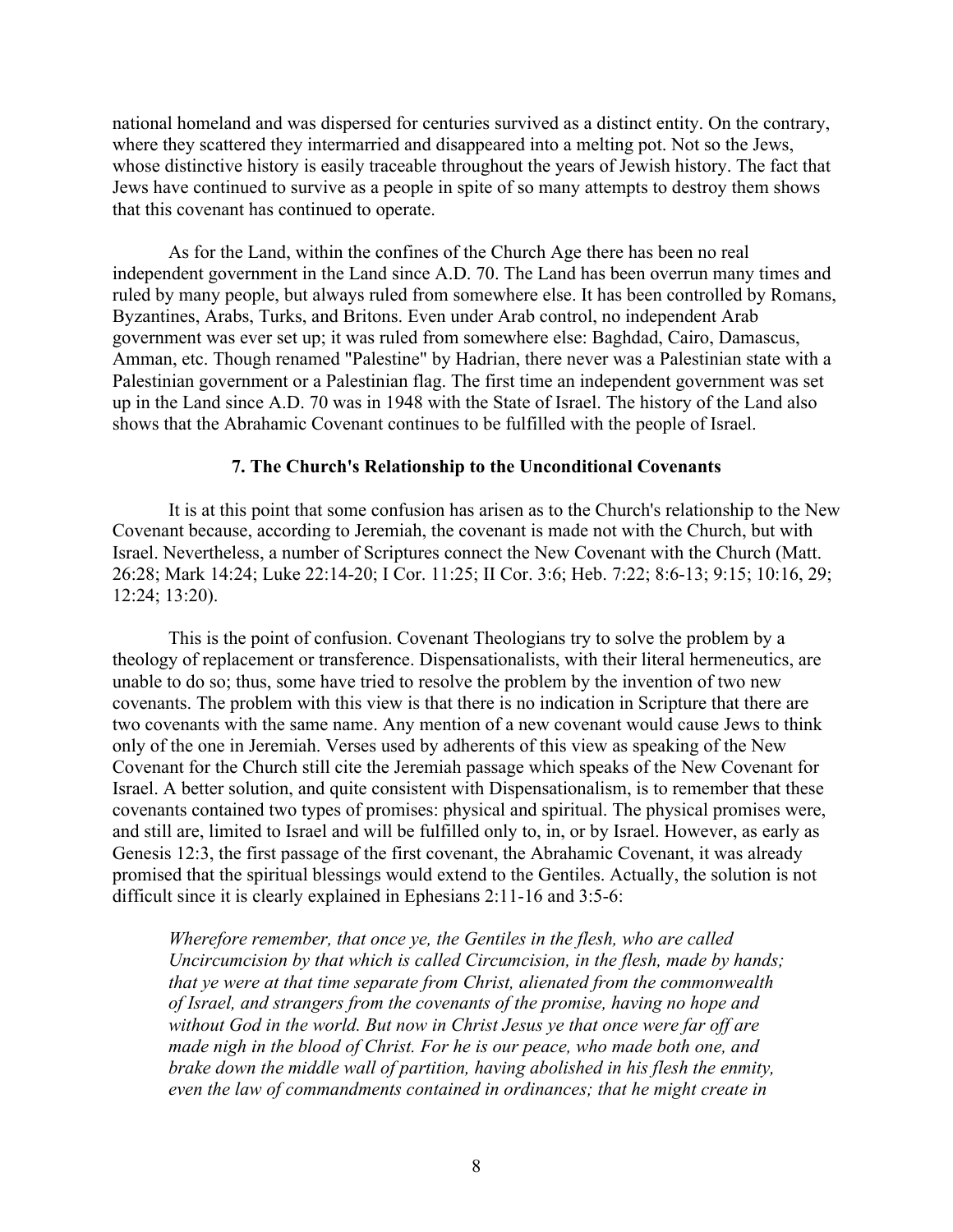*himself of the two one new man, so making peace; and might reconcile them both in one body unto God through the cross, having slain the enmity thereby:*

*. . . which in other generations was not made known unto the sons of men, as it hath now been revealed unto his holy apostles and prophets in the Spirit; to wit, that the Gentiles are fellow-heirs, and fellow-members of the body, and fellowpartakers of the promise in Christ Jesus through the gospel, . . .*

The point of this passage is that God made four unconditional covenants with Israel: the Abrahamic, the Land, the Davidic, and the New Covenants. Many of God's blessings, both physical and spiritual, are mediated by means of these four covenants. However, there was also a fifth covenant, the conditional Mosaic Covenant. This was the middle wall of partition. Essentially, it kept the Gentiles from enjoying the spiritual blessings of the four unconditional covenants. For a Gentile to receive the blessings of the unconditional covenants, he had to totally submit to the Mosaic Law, take upon himself the obligations of the law and, for all practical purposes, live as a son of Abraham. Only Gentiles as proselytes to Mosaic Judaism could enjoy the spiritual blessings. Gentiles as Gentiles were not able to enjoy the spiritual blessings of the Jewish covenants and hence were *strangers from the Commonwealth of Israel*. They did not receive any of the spiritual benefits contained in the covenants. However, when Messiah died, the Mosaic Law, the middle wall of partition, was broken down. Now Gentiles as Gentiles can by faith enjoy the spiritual blessings of the four unconditional covenants. That is why Gentiles today are partakers of Jewish spiritual blessings; they are not taker-overs.

The relationship of the Church to the New Covenant is the same as the Church's relationship to the Abrahamic, the Land, and the Davidic Covenants. The physical promises of the Abrahamic Covenant, as amplified by the Land and Davidic covenants, were promised exclusively to Israel. However, the blessing aspect amplified by the New Covenant was to include the Gentiles. The Church is enjoying the spiritual blessings of these covenants, not the material and physical benefits. The physical promises still belong to Israel and will be fulfilled exclusively with Israel, especially those involving the Land. However, all spiritual benefits are now being shared by the Church. This is the Church's relationship to these four unconditional covenants between God and Israel.

The blood of the Messiah is the basis of salvation in the New Covenant and this was shed at the cross. The blood of the Messiah ratified, signed, and sealed the New Covenant (Heb. 8:1- 10:18). The provisions of the New Covenant cannot be fulfilled in, by, or through the Church, but have to be fulfilled in, by, and through Israel. It is true that the Covenant is not now being fulfilled with Israel, but this does not mean it is therefore being fulfilled with the Church. Again, not all provisions go immediately into effect. The Church is related to the New Covenant only insofar as receiving the spiritual benefits of the Covenant (salvation benefit), but the Church is not fulfilling it. The Church has become a *partaker* of Jewish spiritual blessings, but the Church is not a "taker-over" of the Jewish covenants. The Church partakes of the spiritual blessings and promises, but not the material or physical promises or blessings.

### 8. The Possession of the Land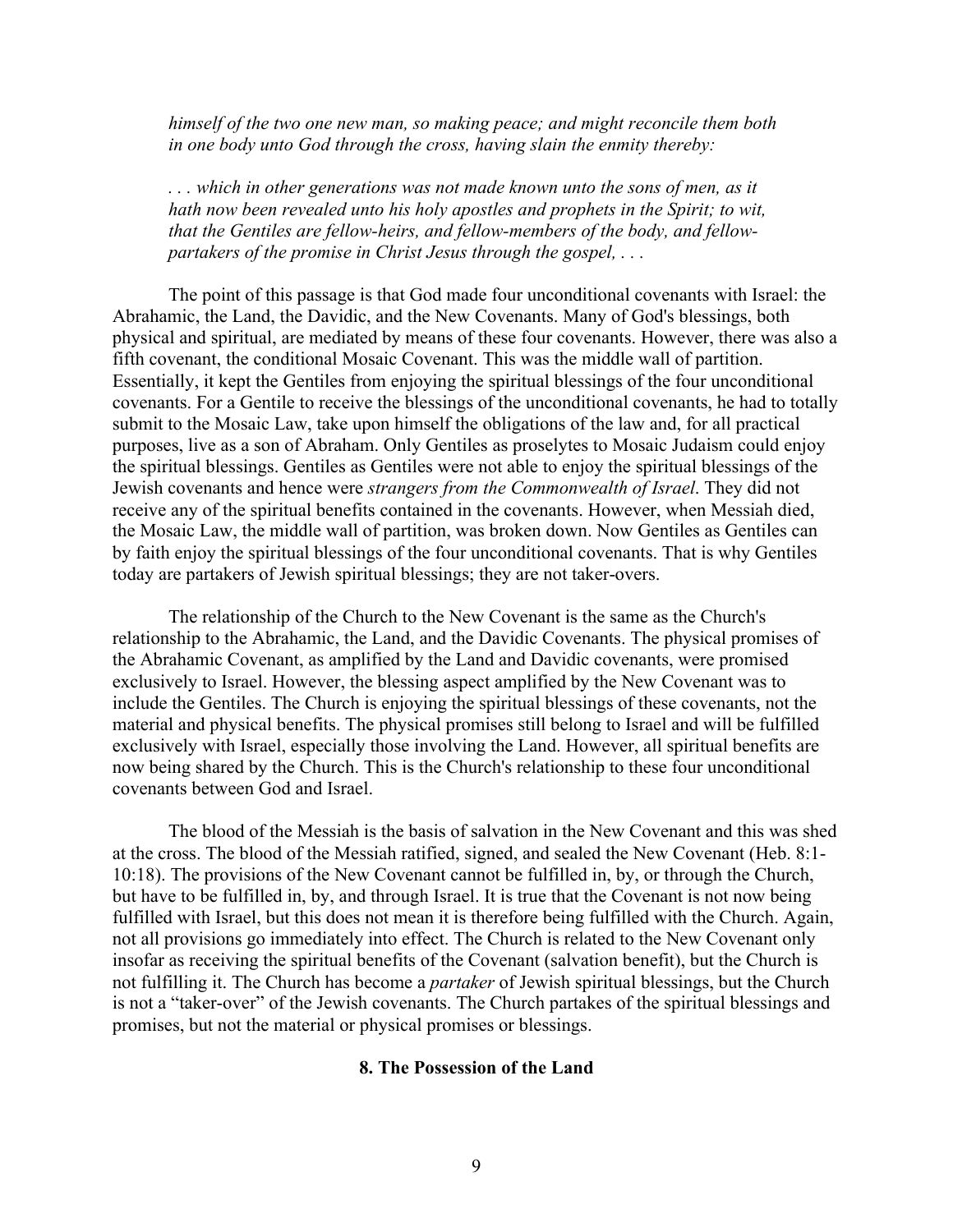#### a. The Basis: The Abrahamic Covenant

One facet of the final restoration of Israel is the possession of the Land encompassing two aspects: its total boundaries and its productivity. The basis for this facet is the Abrahamic Covenant as found in various passages of the Book of Genesis. The first passage to deal with the Land aspect is Genesis 12:1-3. At the time the covenant was initially made, Abram was simply told to leave for a land that God would show him. When he arrived in the Land, God again revealed Himself to Abram in Genesis 12:7. In this verse, the promise is stated in such a way that it is Abram's seed that is to possess the Land. From this passage alone, it might be concluded that Abram himself was never to possess the Land. That is not the case, however, as another passage on the Abrahamic Covenant makes clear, Genesis 13:14-17. Although for the time being the area of grazing was divided between Abram and Lot, ultimately all the Land that Abram could see is to be possessed by him (vv. 14-15). The promise is clearly made that the Land is to be possessed by Abram personally as well as by Abram's seed. Since Abram's seed is to possess the Land as well, the population of Israel will greatly increase at that time (v. 16). Abram was then directed to walk throughout the Land in order to get to know it well, for someday he will possess it (v. 17). Thus far, Abram was only told that all the Land he could possibly see would be possessed by him, but no exact boundaries were given. Later however, as God confirmed the covenant, the exact boundaries were given in Genesis 15:12-21. At the time of the signing and the sealing of the Abrahamic Covenant, God spelled out the future history of Abram's seed prior to their initial possession of the Land (vv. 12-16). Then God signed and sealed the covenant (v. 17) and declared what the boundaries of the Land will be (vv. 18-21). The borders are to extend from the Euphrates River in the north to the River of Egypt in the south. Yet, Abram died having never possessed any part of the Land except for a few wells and a burial cave which he had to purchase. In order for God to fulfill His promise to Abram, two things have to occur. Abram must be resurrected, and the Land must be restored to Israel.

After Abraham, the covenant was reconfirmed to and through Isaac, in Genesis 26:2-5. Isaac is commanded to stay in the Land and not leave it (v. 2), for it is to Isaac and Isaac's seed that the Land will be given (v. 3). It should be noted that the promise of possession of the Land is not merely to Isaac's descendants, but to Isaac himself, requiring Isaac's future resurrection and possession of the Land. As for Isaac's seed, it will be greatly increased in number (v. 4). It is to Isaac, and not Ishmael, that the Abrahamic Covenant is reconfirmed (v. 5).

After Isaac, the Abrahamic Covenant is reconfirmed to and through Jacob in Genesis 28:13-15. It is to Jacob, and not to Esau, that the covenant is now reconfirmed (v. 13a). The promise is made that the Land will be given to both Jacob and to Jacob's seed (v. 13b). Again, the possession of the Land is not a promise to the seed only, but to the individual, Jacob, as well. For this reason Jacob must also be resurrected and possess the Land. As previously, the seed will be greatly multiplied at that time (v. 14). As for Jacob himself, who was now departing from the Land, God will bring him back in his own lifetime (v. 15).

So then, it is on the Abrahamic Covenant, which is reconfirmed through Isaac and Jacob and then to all of Jacob's descendants (Gen. 49), that Israel's final restoration and possession of the Land is based.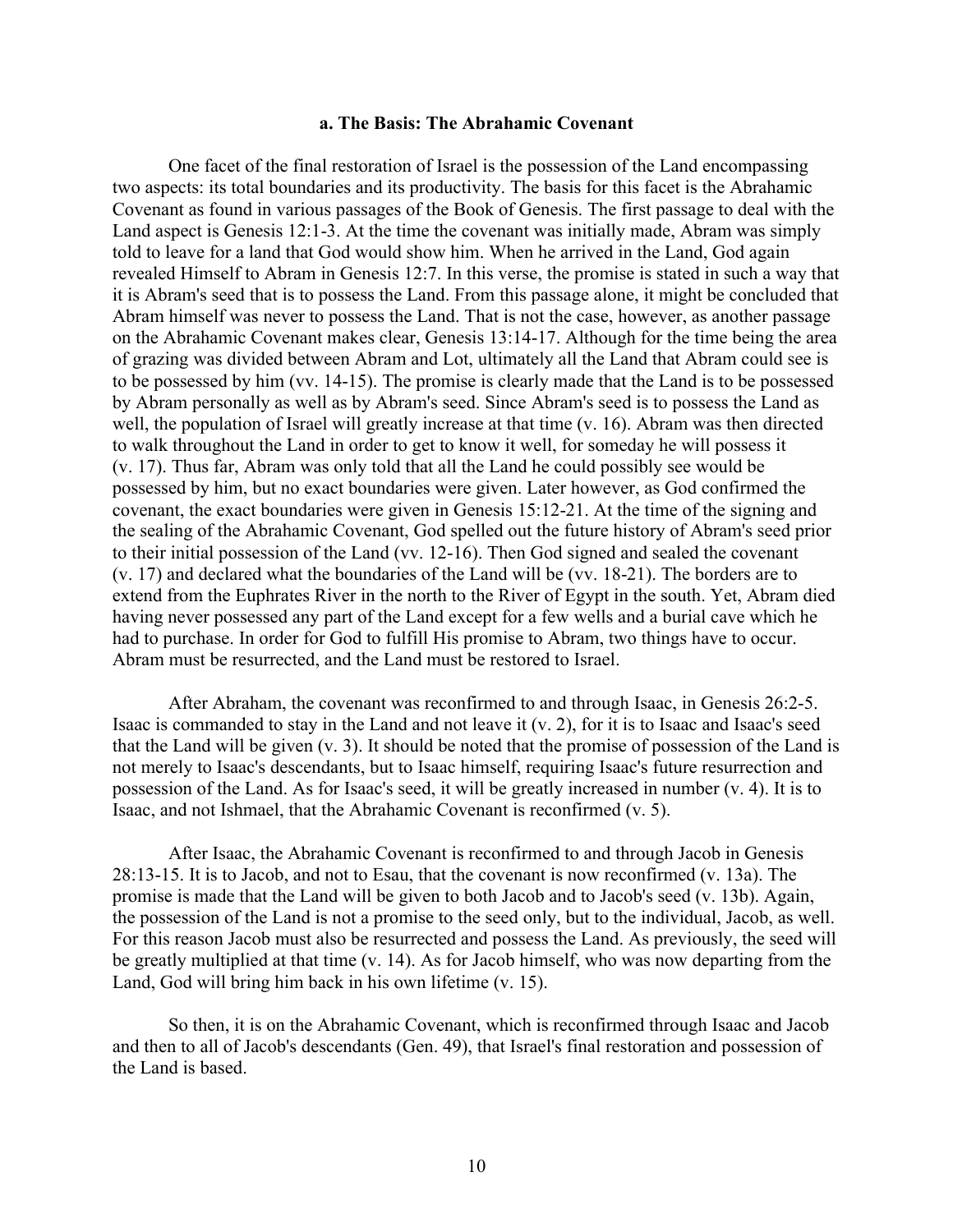#### b. The Prophetic Development

The possession of the Land was further developed in both the law and the prophets. As far as the law is concerned, it is found in Leviticus 26:40-45. Following the regeneration of Israel (vv. 40-41), God will fully carry out the promises of the Abrahamic Covenant concerning the Land (v. 42). On the basis of the Abrahamic Covenant, He will restore to them the Land that has laid desolate for so long (vv. 43-45).

The prophets of Israel developed this facet even further in both the Major and Minor Prophets. One passage is Isaiah 27:12. In this passage, the first aspect (the borders of the land), is brought out. The northern (Euphrates River) and the southern (the Brook of Egypt) boundaries are possessed for the first time in all of Israel's history. Israel will be able to settle in all of the Promised Land. In another passage, Isaiah 30:23-26, the second aspect (increased productivity of the land) of the third facet is stressed. The Land will be well watered and will produce abundant food both for men and animals (vv. 23-25). Furthermore, there will be a tremendous increase of light with the moon shining as brightly as the sun, while the light of the sun will be increased seven times what it is today. As for the deserts of Israel, Isaiah 35:1-2 states:

*The wilderness and the dry land shall be glad; and the desert shall rejoice, and blossom as the rose. It shall blossom abundantly, and rejoice even with joy and singing; the glory of Lebanon shall be given unto it, the excellency of Carmel and Sharon: they shall see the glory of Jehovah, the excellency of our God.*

Isaiah later brought out the productivity aspect again in 65:21-24. With the possession of the Land of Israel, not only will the Jews be able to build houses and plant vineyards and crops (v. 21), but they will also enjoy the work of their hands, for no enemy will take it from them (vv. 22-23). They will enjoy it until a ripe old age (v. 24).

Another major prophet, Jeremiah, also stressed the greater productivity of the Land in the final restoration. According to Jeremiah 31:1-6, because of God's everlasting love for His people (vv. 1-3), He intends to restore and build them again (v. 4). Once again for Israel there will be a time of plenty (v. 5), and the hills of Ephraim will echo with the call to come and worship God in Jerusalem (v. 6). Later, in the same passage, Jeremiah returned to the theme in 31:11-14. After the redemption of Israel (v. 11), they will be restored to the Land which will produce an abundance (v. 12), giving joy to all the inhabitants of the Land (vv. 13-14).

After Jeremiah, the next major prophet, Ezekiel, picked up the motif of the possession of the Land in Ezekiel 20:42-44. Israel is to be brought back into their Land in accordance with the promises of God to the forefathers in the Abrahamic Covenant (v. 42). Israel will turn away from her sins of the past and will detest them (v. 43) and now serve God alone (v. 44). Later, in Ezekiel 28:25-26, following her regeneration and regathering, Israel will then possess the Land in accordance with the Abrahamic Covenant (v. 25). The security in which Israel will live and enjoy the works of her hands is then emphasized (v. 26). The security aspect, along with the element of increased productivity, is the theme of Ezekiel 34:25-31. Since there will no longer be any wild beasts in the Land, Israel will be able to enjoy the Land in total security (v. 25). The rains will come in their proper time and in proper amounts (v. 26) increasing the productivity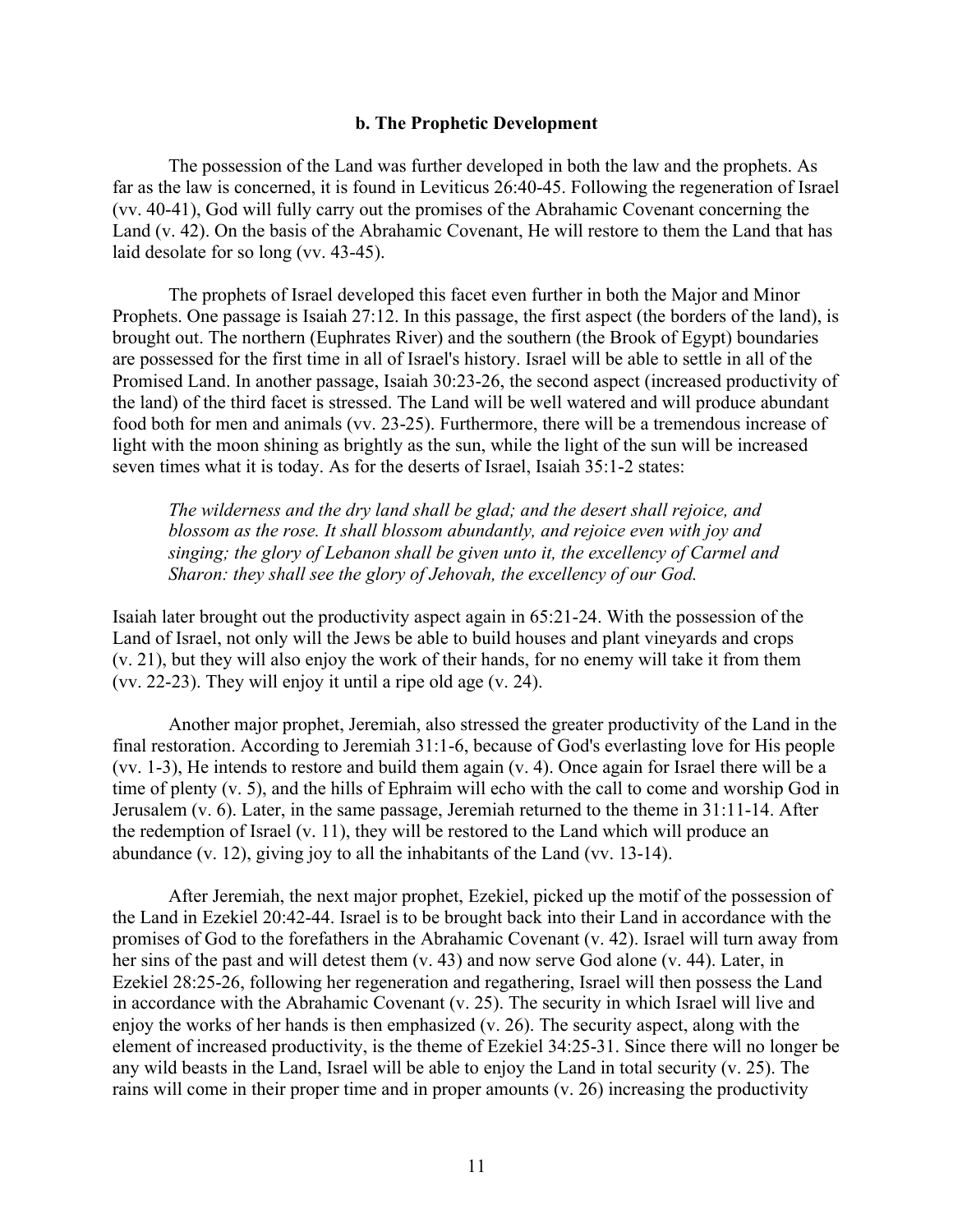(v. 27a). Not only is Israel to be secure from the wild beasts, but also from all her enemies of the past (vv. 27b-28). None will come to destroy the crops (v. 29). In every way Israel will be rightly related to God and will be His peculiar possession (vv. 30-31). Nor is this the end of the subject as the prophet continued in Ezekiel 36:8-15. In spite of years of desolation, the Land is to be tilled again (vv. 8-9) and populated; that is, the inhabitants of the Land will be greatly increased (vv. 10-11). Israel will again possess the Land (v. 12), and the production of the Land will be tremendous (vv. 13-15). Later in this passage, the prophet further elaborated in Ezekiel 36:28-38. Ezekiel declared that Israel will again possess the Land (v. 28) as a result of her regeneration (v. 29). The reproach of Israel will be removed (v. 30), and Israel will detest her past sins (v. 31). It is not for Israel's glory (v. 32) that the regeneration (v. 33), possession (v. 34) and the rebuilding of the Land (v. 35) will occur, but it is for God's own glory among the nations (v. 36). As for Israel, the population will increase and the desolate places will be rebuilt (vv. 37-38).

The possession of the Land is also promised in the Minor Prophets, such as in Joel 2:18-27. God will be jealous for His Land (v. 18), and this burning jealousy will bring about a great productivity in the Land (v. 19). The Land will be secure from any further invasions (v. 20), and it will produce abundantly (vv. 21-22). The rains will come at the proper seasons and in proper amounts (v. 23), causing a tremendous amount of surplus in their storage (v. 24), recuperating all previous losses due to pestilences (v. 25). Israel will never again be shamed (v. 26), but will have a special relationship to God (v. 27). Later, in Joel 3:18, the prophet declared that there will be an abundance of water in the Land. The increased productivity of the Land is again pointed out in Amos 9:13.

To summarize, for the first time in Israel's history, she will possess all of the Promised Land while the Land itself will greatly increase in its productivity and be well watered, all on the basis of the Abrahamic Covenant.

### B. The Land Covenant

For lack of a better name, the second covenant is known as the Palestinian Covenant for it largely concerns the Land known for centuries as Palestine. This is now an unfortunate term for two reasons. First, it was a name given to the Land by the Roman Emperor Hadrian after the Second Jewish Revolt under Bar Cochba (A.D. 132-135) for the purpose of erasing any Jewish remembrance of the Land as part of his policy to "de-judaize" the Land. Second, due to the historical events in the Middle East since 1948, the name is associated more with Arabs than with Jews. A better title to use now is "the Land Covenant" since "Palestine" is not a biblical designation anyway.

The content of the Land Covenant is found in Deuteronomy 29:1-30:20. Although this covenant is within the fifth book of Moses, Deuteronomy 29:1 clearly shows that the Land Covenant is distinct from the Mosaic Covenant:

*These are the words of the covenant which Jehovah commanded Moses to make with the children of Israel in the land of Moab, besides the covenant which he made with them in Horeb.*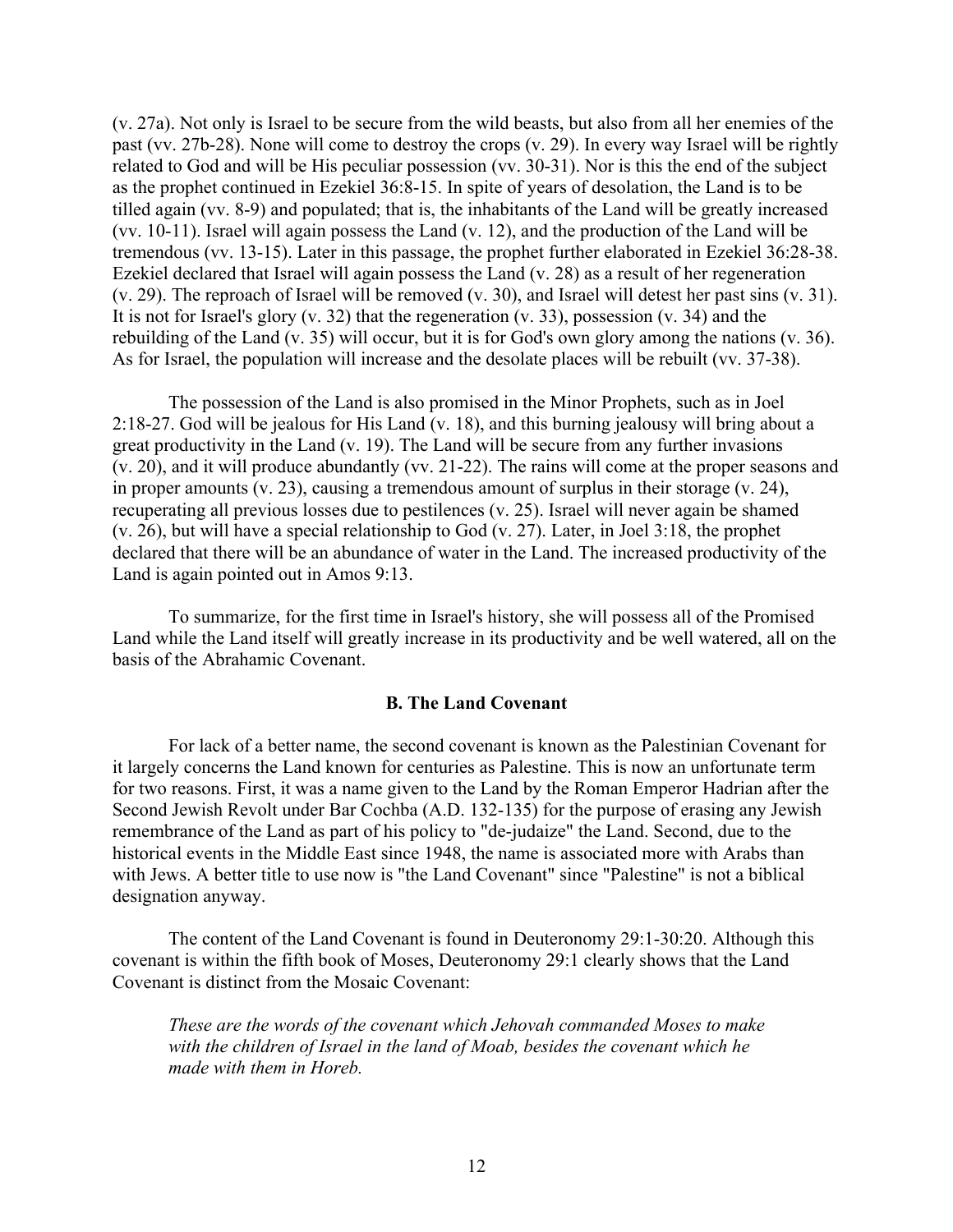Deuteronomy 30:1-10 states the key provisions of the Land Covenant. Verses 5-10 of this passage relate some of the Lord's promises to His people, Israel:

*. . . and Jehovah thy God will bring thee into the land which thy fathers possessed, and thou shalt possess it; and he will do thee good, and multiply thee above thy fathers. And Jehovah thy God will circumcise thy heart, and the heart of thy seed, to love Jehovah thy God with all thy heart, and with all thy soul, that thou mayest live. And Jehovah thy God will put all these curses upon thine enemies, and on them that hate thee, that persecuted thee. And thou shalt return and obey the voice of Jehovah, and do all his commandments, which I command thee this day. And Jehovah thy God will make thee plenteous in all the work of thy hand, in the fruit of thy body, and in the fruit of thy cattle, and in the fruit of thy ground, for good: for Jehovah will again rejoice over thee for good, as he rejoiced over thy fathers; if thou shalt obey the voice of Jehovah thy God, to keep his commandments and his statutes which are written in this book of the law; if thou turn unto Jehovah thy God with all thy heart, and with all thy soul.*

The covenant was made between God and Israel. Eight provisions can be gleaned from it. First, Moses prophetically spoke of Israel's coming disobedience to the Mosaic Law and subsequent scattering over all the world (29:2-30:1). All remaining provisions speak of various facets of Israel's final restoration. Second, Israel will repent (30:2). Third, Messiah will return (30:3). Fourth, Israel will be regathered (30:3-4). Fifth, Israel will possess the Promised Land (30:5). Sixth, Israel will be regenerated (30:6). Seventh, the enemies of Israel will be judged (30:7). Eighth, Israel will receive full blessing, specifically the blessings of the Messianic Kingdom (30:8-10).

#### 1. Its Importance

The special importance of the Land Covenant is that it reaffirmed Israel's title deed to the Land. Although she would prove unfaithful and disobedient, the right to the Land would never be taken from her. While her enjoyment of the Land is conditioned on obedience, ownership of the Land is unconditional. Furthermore, it shows that the conditional Mosaic Covenant did not lay aside the unconditional Abrahamic Covenant. It might be taken by some that the Mosaic Covenant displaced the Abrahamic Covenant, but the Land Covenant shows that this is not true. The Land Covenant is an enlargement of the original Abrahamic Covenant. It amplifies the Land aspect and emphasizes the promise of the Land to God's people in spite of unbelief.

#### 2. Its Reconfirmation

The Land Covenant received its confirmation centuries later in Ezekiel 16:1-63. In this very important passage concerning God's relationship to Israel, God recounts His love of Israel in her infancy (vv. 1-7). Israel was chosen by God and became related to Jehovah by marriage and hence became known as the Wife of Jehovah (vv. 8-14). Israel, however, played the harlot (vv. 15-34); therefore, it was necessary to punish Israel by means of dispersion (vv. 35-52). Yet this dispersion is not final, for there will be a future restoration on the basis of the Land Covenant (vv. 53-63).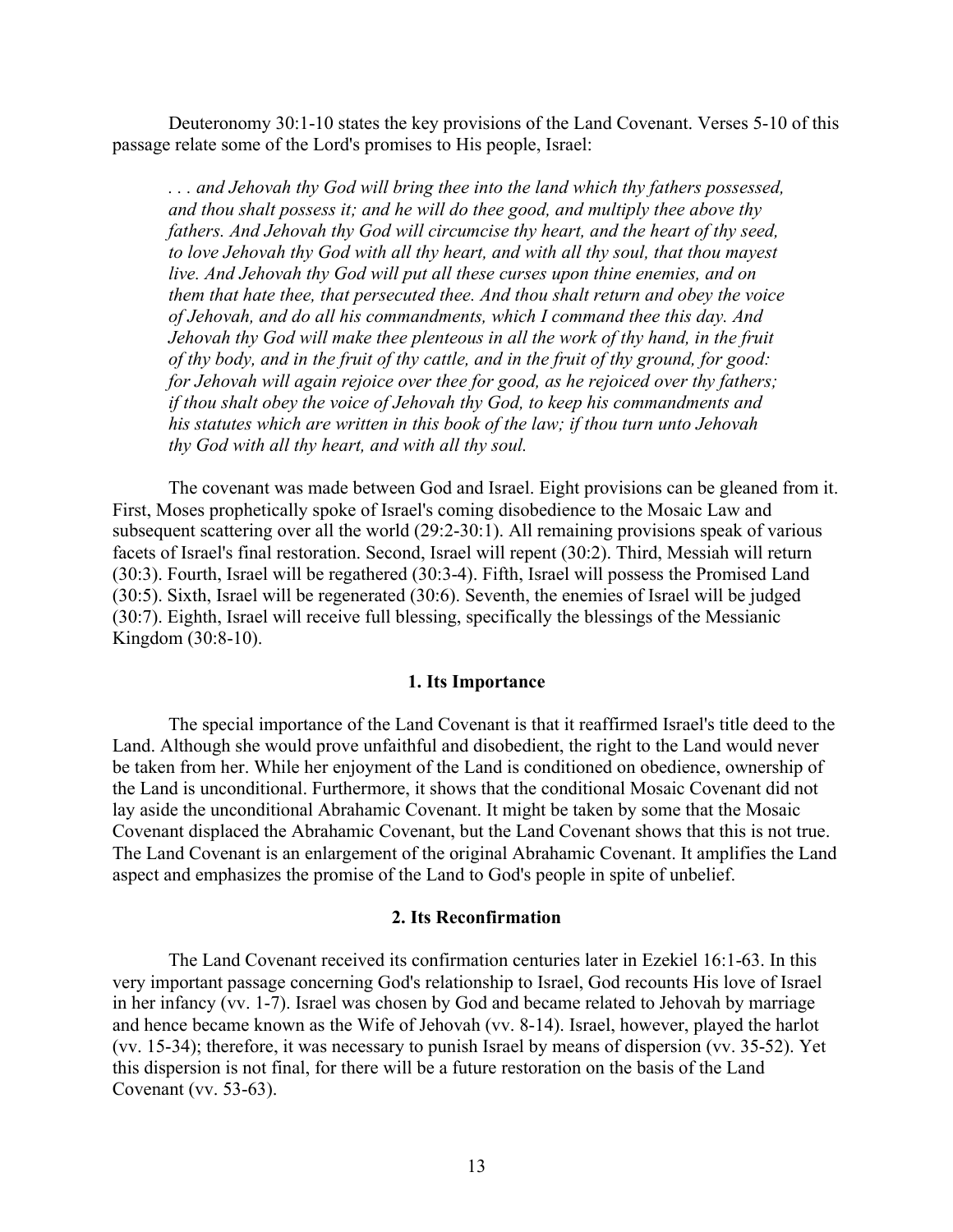The Land Covenant, being an unconditional covenant, is still very much in effect.

#### 3. Has the Land Covenant Been Fulfilled?

The Land Covenant promised a final world-wide regathering following a world-wide dispersion. While the final regathering is still future, the world-wide scattering is a present fact and has been so since A.D. 70. Furthermore, it promised that the Jews would suffer persecution in the dispersion and the Land would become desolate over the centuries. The fact that all these promises have and are being fulfilled shows that this covenant is still working itself out.

A key point of the Land Covenant was to teach that while Israel's enjoyment of the Land was based on obedience, her ownership or title deed to the Land was not. The failure of all other occupiers of the Land to set up an independent government again shows that this covenant continues to operate.

Many Covenant Theologians insist that God's promises to Israel concerning the Land have already been fulfilled and use passages such as Joshua 11:23 as evidence:

*So Joshua took the whole land, according to all that Jehovah spake unto Moses; and Joshua gave it for an inheritance unto Israel according to their divisions by their tribes. And the land had rest from war.*

However, this verse, like all verses of Scripture, must be kept in context and must be viewed within the Book of Joshua as a whole. Keeping in mind that originally the Book of Joshua did not have chapter divisions, the verse simply states a fact which is then followed by exceptions to the fact. Joshua 11:23 is followed immediately by chapter 12 which lists the Canaanite kings killed by Israel. Joshua 13:1-6 shows that a great deal of territory did not fall into the hands of the Israelites and is a sizable exception to the statement of Joshua 11:23. Nor did much of this territory fall into Jewish hands in the immediate future following Joshua. Jerusalem remained under Jebusite control (Josh. 15:63) until David (II Sam. 5:6-9), and the city of Gezer was held by the Canaanites (Josh. 16:10) until Solomon (I Kings 9:16). The Tribe of Dan had to move because they could not take their territory from the Philistines. While David and Solomon extended Jewish control close to the borders of the Promised Land, it was not total since Phoenicia (Lebanon) retained its independence to the very end. Even if Phoenicia had fallen, it would not have fulfilled the covenant promises for, under David and Solomon, most of the non-Jewish territory, such as Syria, Ammon, Moab, Edom, Philistia, etc., was merely under military control and they had to pay tribute (I Kings 4:21). This is hardly a fulfillment of a promise which concerned actual possession and settlement in the Land and not merely military control. This did not happen under Joshua as the context of 11:23 clearly shows. The first chapter of Judges, recording events which took place after the death of Joshua (1:1), records how various tribes failed to take the territory allotted to them (1:19, 21, 27, 29, 30, 31-32, 33, 34-36). Never in Old Testament history did Israel possess, dwell, and settle in all of the Promised Land. Nor did it ever happen in Jewish history since. However, the Land Covenant guarantees that some day it will.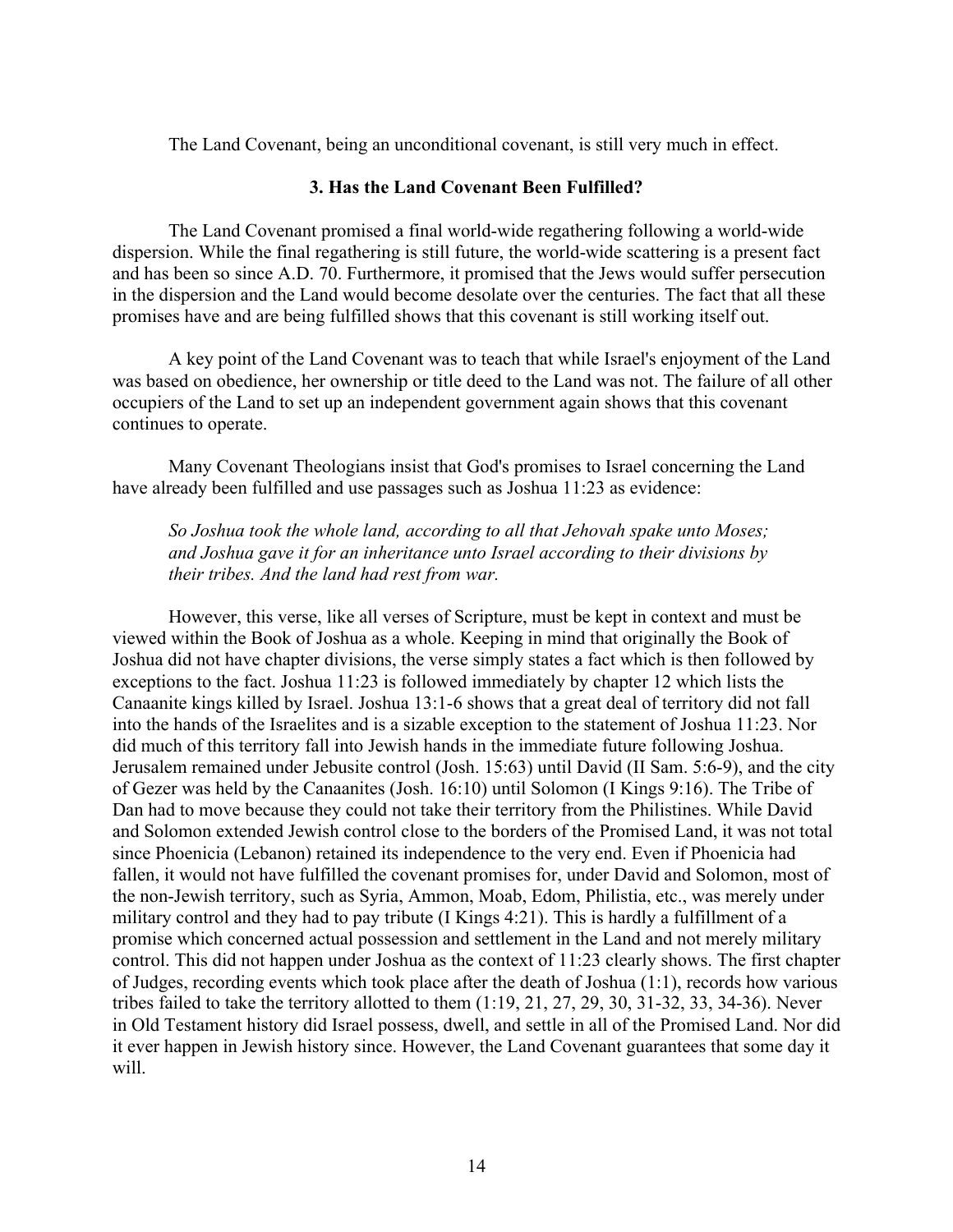#### 4. The Prophetic Development

The regathering of Israel, following the regeneration, is another high point of prophetic revelation to be found in many of the prophets. In Isaiah 11:11-12:6, the final regathering is described as the second of the world-wide regatherings of Israel. The first regathering is the one in unbelief prior to the Great Tribulation in preparation for judgment. The regathering described in this passage is the second one (v. 11a), in faith and in preparation for the millennial blessings. This regathering is not merely local from the nations of the Middle East (v. 11b), but from all over the world (v. 12). Isaiah then goes on to develop certain characteristics of Israel's final regathering. First of all, the unity between Israel and Judah will be restored (vv. 13-14). Second, the final regathering will be accompanied by miracles (vv. 15-16): The tongue of the Egyptian Sea, the Gulf of Suez, will dry up while the Euphrates will be smitten and split up into seven smaller streams so as to make the regathering that much easier. As a highway was made for Israel at the Exodus, there will likewise be one again in the final regathering. This will result in songs of praise (vv. 1-6). Later, in Isaiah 27:12-13, the prophet emphasized the totality of the regathering, for every Jew one-by-one will be brought back into the Land of Israel. The magnitude of the final regathering of Israel is described in Isaiah 43:5-7. As far as locality is concerned, the regathering will be worldwide and, to emphasize the fact, all four points of the compass are mentioned (vv. 5-6). The magnitude is then illustrated by the usage of three words: created, formed, and made (v. 7). These three words are used interchangeably in the creation account of Genesis 1-2. Hence, from God's perspective, the final regathering will be on the magnitude of the original creation.

The comparative magnitude of the final regathering with previous works of God is something Jeremiah also pointed out. In Jeremiah 16:14-15 it is compared with the Exodus. Throughout Jewish history, the Exodus has been considered the high point of Jewish history, but after the final regathering this will change (v. 14). In the future it will be the final regathering of the Jews that will become the high point of Jewish history (v. 15). Later, in Jeremiah 23:3-4, the prophet stated that from all over the world the Jews are to be regathered into the Land where they will produce much fruit (v. 3). Furthermore, God will provide righteous leaders who will feed the people with righteousness, justice, and understanding (v. 4). Then there is another comparison with the Exodus in Jeremiah 23:7-8. One other passage in Jeremiah that speaks of the regathering is found in 31:7-10. Following the regeneration of Israel (v. 7), all the Jews will be regathered, regardless of their state of health and regardless of their location (v. 8). There will be no hindrances whatsoever to the regathering (v. 9), for the same One who was able to scatter them will also be able to regather them  $(v. 10)$ .

Ezekiel picked up the same motif in 11:14-18. The same God who scattered Israel (vv. 14-16) has every intention of regathering them back into their own Land (v. 17) so that regenerate Israel can cleanse the Land of all pollution (v. 18). Later, the prophet restated this doctrine in Ezekiel 36:24.

The Minor Prophets were not remiss in speaking of the regathering. One such prophecy is in Amos 9:14-15. The emphasis of Amos is on permanency. Israel is to be regathered in order to rebuild the Land (v. 14). In the final regathering, God will plant them in the Land so that they will never again be uprooted and dispersed out of the Land (v. 15). The prophet Zephaniah,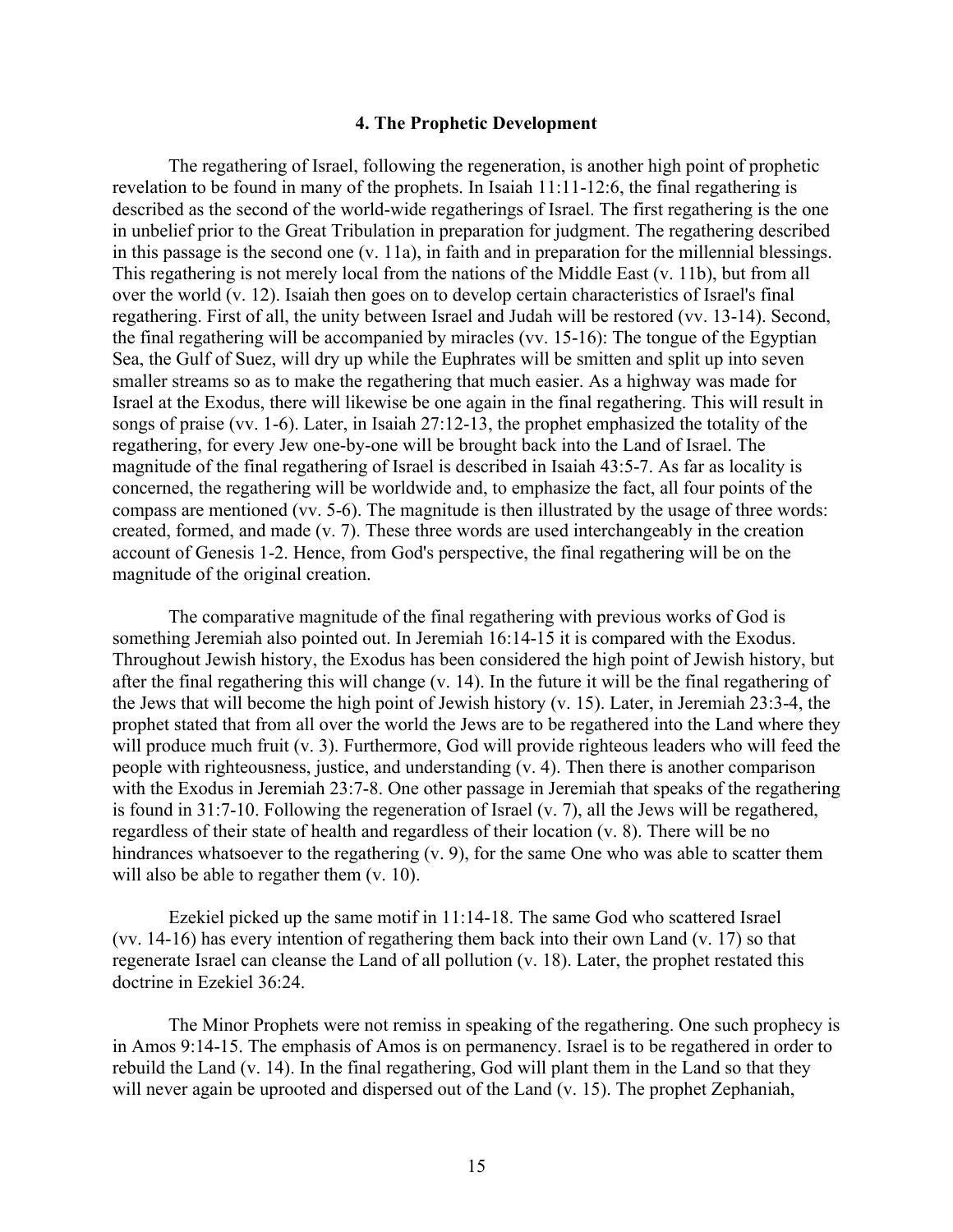whose whole theme was one of judgment, closed his book with a promise of the final regathering in Zephaniah 3:18-20. The judgment meted out against Israel is the result of her sins (v. 18-19). These judgments will not have a destructive effect, but a corrective one. Once correction takes place, the regathering will indeed occur, and the final regathering will cause Israel to be a name and a praise among the Gentile nations (v. 20). The final prophet of the Old Testament to speak of the regathering is Zechariah in 10:8-12. As Zechariah portrayed the final regathering, he saw it in terms of "hissing," which is the call of a shepherd for his scattered sheep (v. 8a). The regathering will be a result of the redemption and regeneration of Israel (vv. 8b-9). While the regathering is to occur from around the world, there will be a special emphasis upon the Middle East nations (vv. 10-11). Once all the Jews are regathered, they will never again depart from the Lord (v. 12).

In the New Testament, the final regathering revealed by the Old Testament prophets is summarized in Matthew 24:31 and Mark 13:27. In this passage, Jesus stated that the angels will be involved in the final regathering and they will bring the Jews back into the Land. As to locality, the emphasis is on the world-wide regathering. The two passages are a simple summary of all that the prophets had to say about the second facet of Israel's final restoration. The Matthew passage is based on Isaiah 27:12-13 and the Mark passage is based on Deuteronomy 30:4. Its purpose was to make clear that the world-wide regathering predicted by the prophets will be fulfilled only after the second coming.

# II. A RESPONSE TO STEPHEN SIZER

In England, on March 18, 1997, a debate was held on the topic of "Whose Promised Land: Israel and Biblical Prophecy." Stephen Sizer essentially argued in favor of Replacement Theology. The purpose of this section is to note the argument that he used and respond to them. Some arguments have already been dealt with in the earlier part of the paper, and those will be summarized here while more detail will be given to other arguments.

While Sizer affirms that Israel does have the right to exist "within secure but internationally recognized borders," he relegates that to being strictly a "political question" rather than a theological one. He states that he opposes anti-Semitism, but then states, "remembering that the Arabs are a Semitic race also." That is a new tactic taken by people who are anti-Semitic but are not actually affirming it. The assumption is that if they are pro-Arab they are not anti-Semitic. However, the person who first coined the phrase "anti-Semitism" made it clear that he was applying it only to Jews and not to other Semitic groups such as Arabs. Historically the term is applicable only to Jews.

Furthermore, concerning Israel's right to exist at the present time, it is not purely a "political question." It must be recognized that the Bible speaks of two different worldwide regatherings to the Promised Land. The second worldwide regathering is in faith in preparation for the blessings of the Messianic Kingdom, and this was discussed earlier in the paper. However, the first worldwide regathering is in unbelief in preparation for the judgment and tribulation, and this was spoken of in passages such as Ezekiel 20:33-38; 22:17-22; Zephaniah 2:1-2; *et al*. Israel's present place in the Land is indeed not purely a political issue but is very much a theological issue as well. Whether there will be a temporary Palestinian State set up in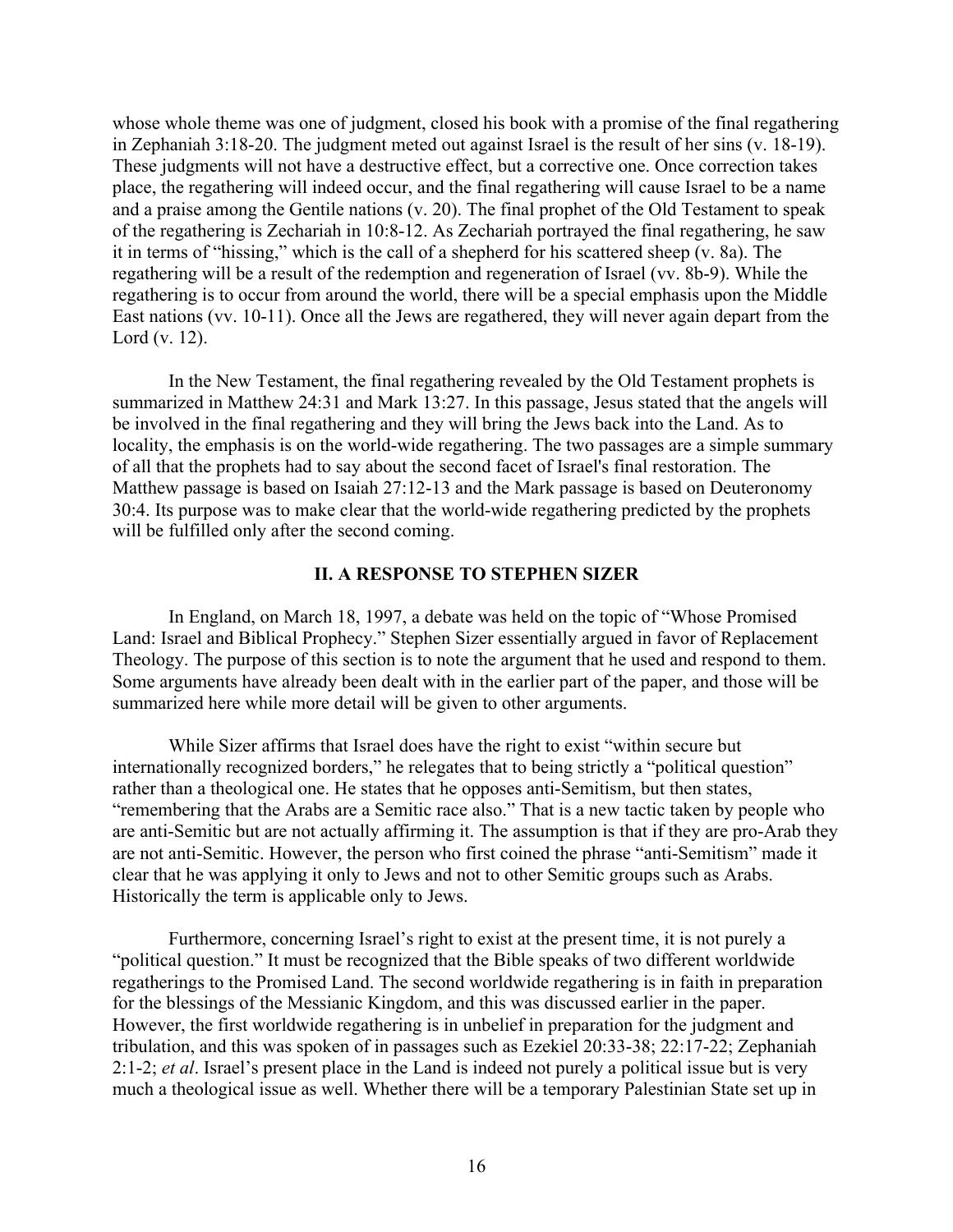the near future is something only God knows. At the present time, leaders of the major parties in Israel are in favor of it. But, that is a political question. However, Israel's right to the Land whether now or in the future is a theological issue and is not purely political.

Nor is the issue about Palestinians having "fundamental human rights and freedoms enshrined in the Universal Declaration of Human Rights." Yet, if the Palestinians were willing to live in peace with Israel, they would have all of these rights even now. As long as their aim is to destroy Israel as it exists, whether it is the present borders or the pre-1967 borders, they have to be treated as enemies and cannot be given total freedom.

The way Sizer presents the case is as follows:

The central theological question is this: Does possession of the Land by Jewish people today, and existence of the State of Israel, have any theological significance in terms of the fulfillment of biblical prophecy within the purposes of God? Or should we believe that this understanding of the Land is inconsistent with the Gospel proclaimed by, and summed up in, Jesus Christ? The question is whether we have good biblical and theological reasons for giving whole-hearted support to the Zionist vision? Or do we find in Scripture grounds for criticising and rejecting this ideology as sub-Christian or heretical?

Sizer goes on to present seven propositions, and his citations are from people who come from an Amillennial perspective.

His first proposition is "The Relationship of the Old Covenant to the New Covenant." In this section the author claims that certain passages show that the latter "fulfills and annuls the former." He goes on to claim that we should "read the Scriptures with Christian eyes, and that we interpret the Old Covenant in the light of the New Covenant, not the other way round." The passages he presents include Colossians 2:16-17; Hebrews 8:1-6; and 10:1. However, none of these passages say that the covenantal passages discussed earlier have been annulled. The only covenant that has been rendered inoperative by Messiah's death is the Mosaic Covenant, but as has been shown earlier, this does not apply to the other Jewish covenants, particularly the Abrahamic and Land Covenants. If Deuteronomy 29 has been literally fulfilled with the worldwide dispersion of the Jews, equally chapter 30 should also be fulfilled, which calls for the final restoration of the Jewish people back into the Land. Proving that the Mosaic Covenant has come to an end does not prove Steven Sizer's point since the Land Promises were given in the Abrahamic and Land Covenants and not in the Mosaic Covenant. The Mosaic Covenant declared that the enjoyment of the Land was conditional on obedience but did not negate ownership of the Land due to disobedience. Furthermore, it is incorrect to say that the Old Testament should be interpreted by the New Testament because if that is the case, the Old Testament had no meaning and seemed to be irrelevant to the ones to whom it was spoken. On the contrary, the validity of the New Testament is seen by how it conforms to what was already revealed in the Old Testament. The Book of Mormon and other books by cultic groups fail to stand because they contradict the New Testament. By the same token, if the New Testament contradicts the Old Testament, it cannot stand. It is one thing to see fulfillment in the New Testament, but it is quite another to see the New Testament so totally reinterpret the Old Testament that what the Old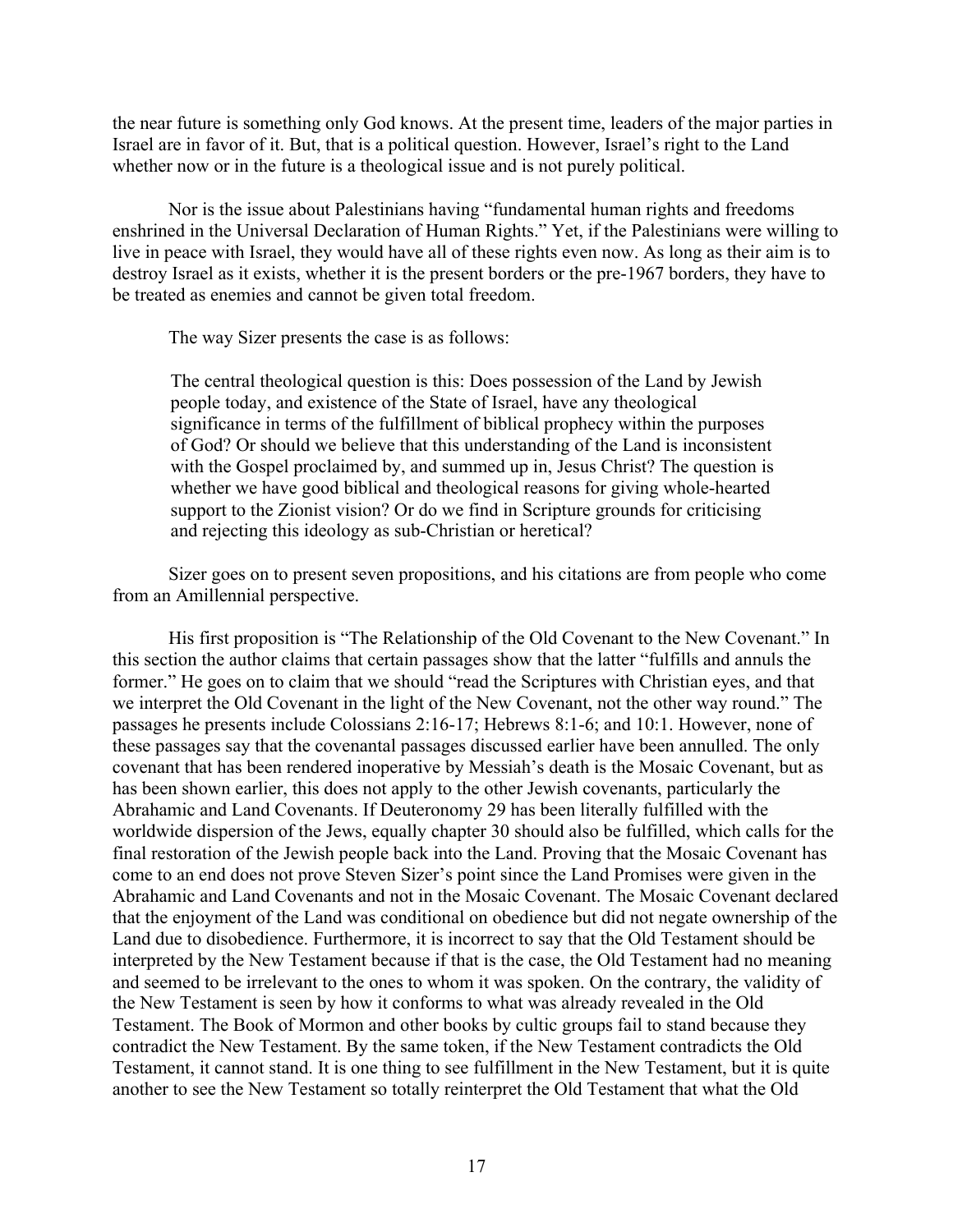Testament says carries no meaning at all. That is Sizer's fallacy. He states, "The question is not whether the promises of the covenant are to be understood literally or spiritually. It is instead a question of whether they should be understood in terms of Old Covenant shadow or in terms of New Covenant reality. This is the basic hermeneutical assumption I will make." However, this is a faulty hermeneutical principle. Rather than deriving his hermeneutics from Scripture, he imposes his hermeneutic on the Scripture. Whether he admits it or not, he does favor a spiritual hermeneutic in place of a literal one. Sizer does point out correctly that the New Testament shows that Jesus did fulfill various facets of the Old Testament such as the sacrificial system, the manna from Heaven, the water from the rock, and the serpent on the pole. All of these are typologies and he can prove this very easily since the New Testament makes these very specific designations. However, the New Testament nowhere says that the Land Promise has already been fulfilled, and as has been shown earlier, the New Testament assumes that the Old Testament prophecies will be fulfilled yet in the future (i.e., Matthew 24:31).

Sizer's second proposition is "The Meaning of the Abrahamic Covenant." As the author begins to deal with the Abrahamic Covenant he makes the statement, "We must begin our consideration of the Abrahamic Covenant not in Genesis 12 but Genesis 2." He does this to try to show that the Garden of Eden is the first place there is a mention of land, and of course, Adam and Eve lost that with the fall. He states, "This land of paradise was lost in the Fall but a foretaste of heaven is reflected in the imagery of the promise made to Abraham." In trying to interpret Genesis 12 by Genesis 2, the author can do away with a physical land and simply see images of Heaven. That is his own connection and the Bible itself never makes this connection. Never in the Abrahamic Covenant is there any illusion to the Garden of Eden. When he deals with the promise of the Abrahamic Covenant and how God defined the Land to Moses, he focuses on the Land filled with milk and honey. He goes on to say that "These images are paradigms. The land of the Bible is not and never did flow with milk and honey." That again allows him to move into a symbolic and allegorical interpretation and not a literal one. However, what he ignores is that even the ten spies who said such bad things about the Land agreed that it was a land filled with milk and honey. That was simply a figure of speech meaning the Land was a good land for grazing cattle (milk) and growing products (dates and honey). The fact that this figure of speech was used to describe the Land did not take away from the literal Land. To claim that the literal Land was not God's focus is quite a stretch, especially since the specific borders are given. The author states, "The land in the Old Covenant was not an end in itself," and this is true, however, it plays a major role in God's prophetic program. He also makes the point, correctly, "The tabernacle, the place of worship in the Old Covenant was never intended to have a settled location in God's plan of redemption. It pointed to Christ who would tabernacle among His people in the incarnation…." This is all true, but it is also a smoke screen because it does not deal with the specific issue of the Land of promise. Yes, the New Testament does say that the death of Jesus fulfilled the function of the tabernacle. But, the New Testament does not say the death of Jesus fulfilled the promise of the Land. Because of his Amillennial approach, the author sees only the heavenly cities as being what God promised to Abraham, and then states, "This is the only legitimate interpretation of the Abrahamic Covenant." How could that be "the only legitimate interpretation" if it ignores the obvious statements that the Jews were to possess all of the Promised Land from the Euphrates River in the north and the River of Egypt in the south? The fact that Abraham's son was to possess this Land is not fulfilled by his mere entry into Heaven. What God told Abraham to do in Genesis 13:17 was to walk through the whole Land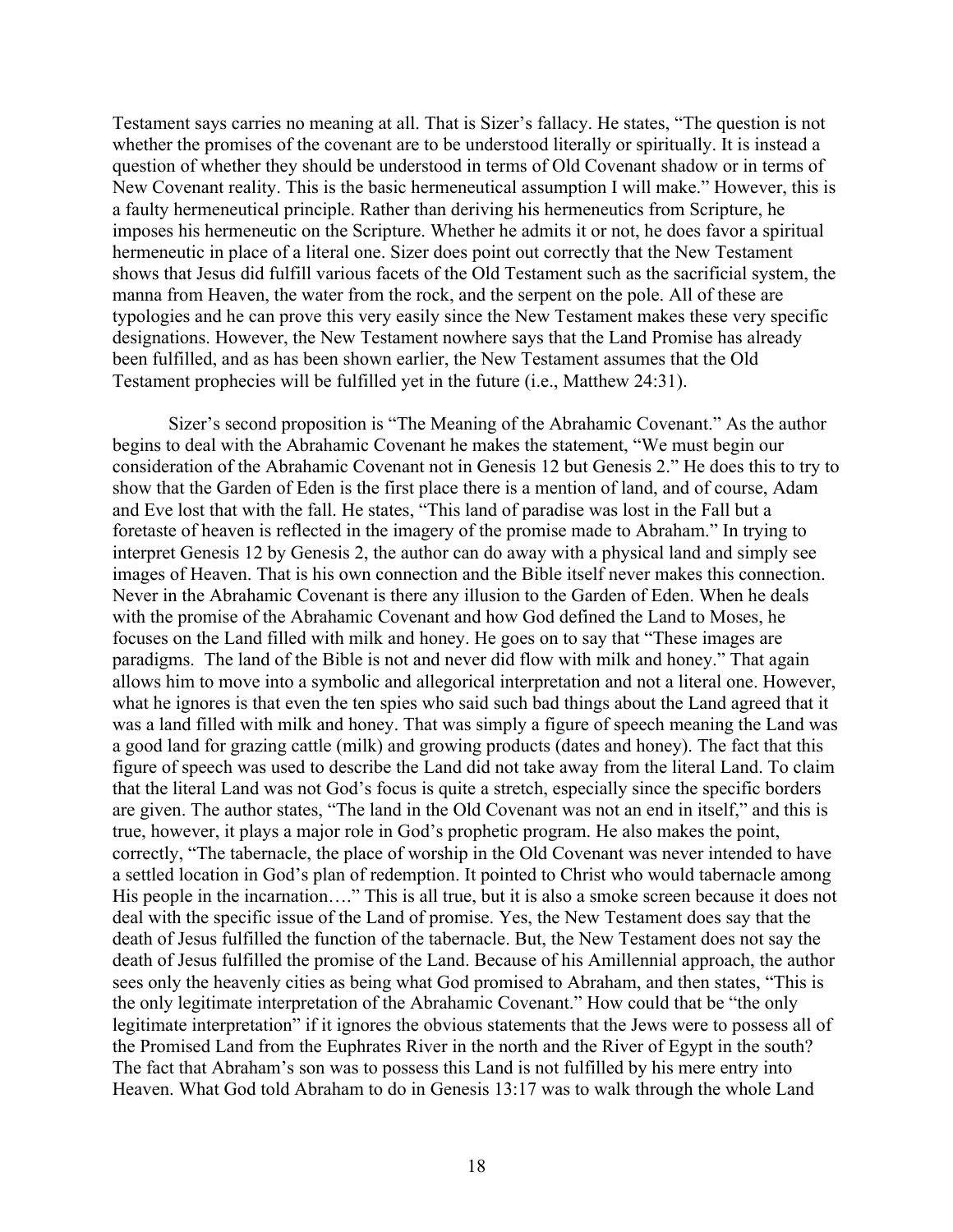because everywhere he walked he would someday own it. This walk becomes meaningless if all God was promising Abraham was Heaven. While the author keeps denying that he is resorting to an allegorical interpretation that is exactly what he is doing. The writer goes on to make another correct statement with a faulty conclusion, "One more thing about the Land. The Land never belongs to Israel in the Torah." True enough, the Land belongs to God, but God keeps saying over and over again that He will give the Land to Abraham, to Isaac, to Jacob, and to the descendants of the Patriarchs. Again, he is using a true statement to make a smokescreen while ignoring other Scriptures that would negate what he is saying. The writer then uses the passage in Joshua, which was dealt with earlier, to prove that the Land Promise has already been fulfilled. This has already been dealt with earlier in the paper.

Sizer's third proposition is "The Promise of Exile and Return." In this section, unlike other Replacement Theologians, he admits that the Jewish people never possessed all of the Promised Land and not even in the days of Solomon did they possess all of the Promised Land, commenting that their slipping into idolatry kept it from happening. He goes on to admit that there were prophecies of a more glorious future after the return from Babylon, but goes on to state:

But God's prophets were not distracted from their vision of the greatness of God's redemptive work. In fact they paint a picture of restoration so glorious that it cannot be contained within the boundaries of the Old Covenant form of realization. Haggai and Zechariah, for example give us a picture of what is to come to God's people that breaks all the bonds of the Old Covenant shadow forms. Zechariah 2 says that Jerusalem shall be a city without walls, so expansive it cannot be measured. Instead it would have a wall of fire around it. The reconstructed temple would manifest a greater glory than Solomon's magnificent structure.

Having said all of this, he does not take these Scriptures literally but takes them allegorically while he still claims that the issue is not a difference between a literal and an allegorical interpretation. Because the focus is on spiritual redemption and not adding to it the promise of physical redemption, he really does miss the point. Therefore, all of it is allegorized as having already been fulfilled with the New Covenant with no future fulfillment to be expected. He interprets this as follows, "This vision found its fulfilment (sic) only in the days of the New Covenant since when people worship not in Jerusalem or Samaria but everywhere since the shekinah glory of God is present with every child of God. So, according to the irreversible fulfilment (sic) values of the New Covenant, it is the Jerusalem above not the Jerusalem below that is the mother of us all." For him, that is the totality of the fulfillment, but that is hardly anywhere near as glorious as what is originally described. Even Hebrews 12:22 is allegorized when he says, "whenever we assemble for worship, we are meeting in the presence of the angels in the real Jerusalem." But the author of Hebrews was describing that passage as something that was taking place in Heaven not here on earth. Sizer then concludes that once we have achieved what we have through Christ, "never again would the revelation from God suggest that his people should aspire to the paradigms of the Old Covenant." What he fails to answer is the question of where in the Old Testament does it say that those prophecies will not be fulfilled in the future? Proving that the function of the tabernacle was fulfilled by the Messiah's death is not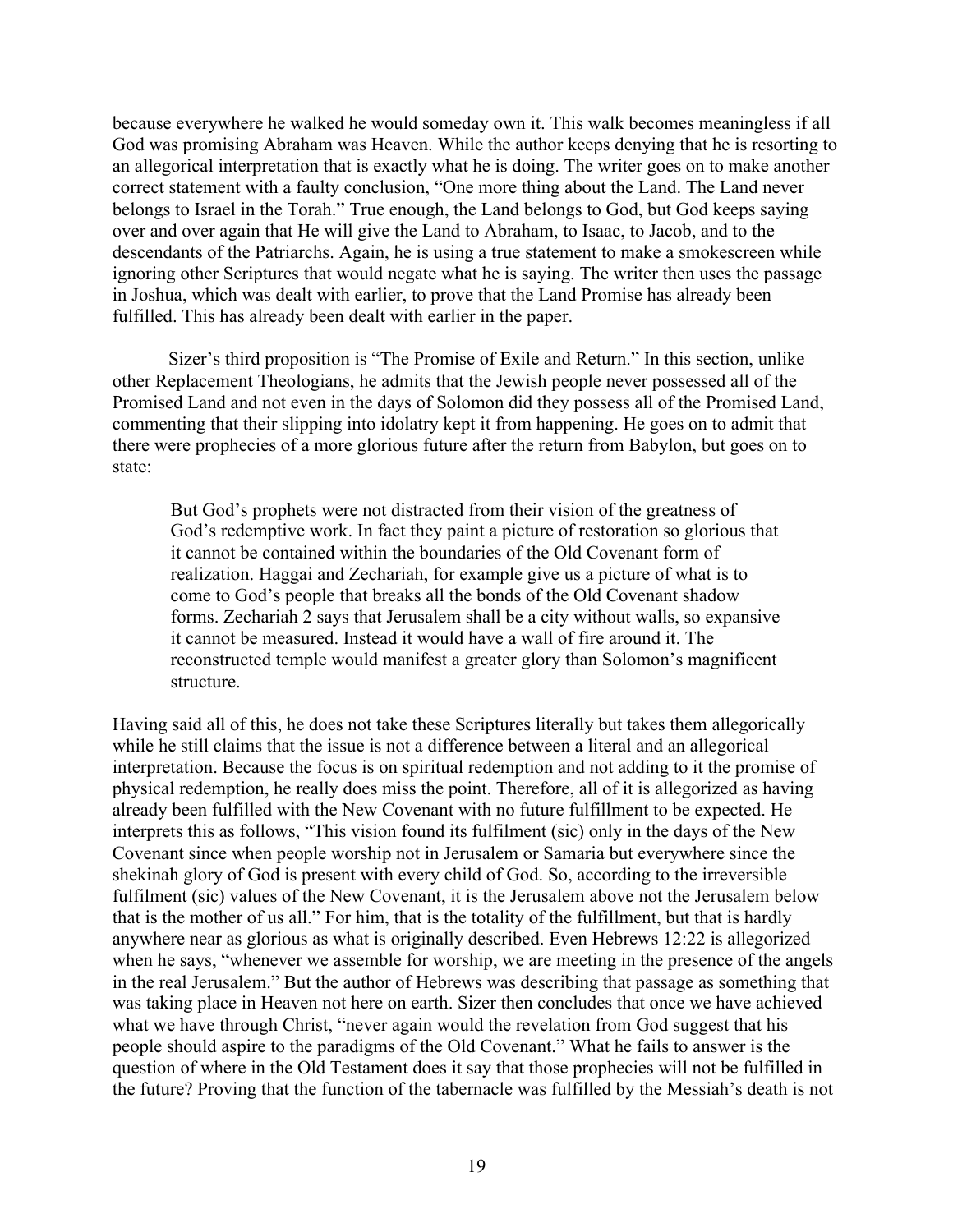the same as proving that the Land Promise was fulfilled by His death. Furthermore, the tabernacle was a literal structure with a known sacrifice of animal blood, and the death of Christ was a literal death with Messiah's blood. Why allegorize away so much that can be taken at face value? Again, his method seems to be that if you prove point one then you have automatically proven point two. But, that does not follow. Yes, he has proven point one, the tabernacle and temple were fulfilled with the death of Christ, but he has not proven that the Land Promise was fulfilled in the same way. He is trying to prove things by analogy and not by exegesis. Where passages do contradict him, he simply allegorizes it away.

His fourth proposition is "The Ethical Requirements of the Covenant Relationship." His opening paragraph here is, "The promise of land was never an unconditional right, but always a conditional gift." What this shows is a lack of reading the text in a careful manner. In fact the promise of the Land was unconditional. It was the enjoyment of the Land that was conditional. The prophecy is clearly stated that if Israel is disobedient there will be exile from the Land and they will be scattered throughout the world. The same prophecies (and there is no need to allegorize them away) go on to state that someday there will be a national repentance and God will bring them back to "their land." Here again, he tries to prove point two by proving point one. He proved correctly that Israel had been disobedient, but he does not prove that therefore, there is no restoration. He tries to assert that Israel in its previous disobedience has rendered null and void any possible future promises. Yet, the promise is made in many passages that someday there will be a national repentance and then there will be a final restoration. Again, there is no question that Israel's national salvation is the prerequisite to Israel's final restoration, which will occur before the second worldwide regathering. That will certainly fulfill the ethical requirements of the covenantal relationship. At the same time, he totally ignores the prophecies that speak of a worldwide regathering in unbelief in preparation for judgment. But, even that regathering is something God accomplishes. He keeps quoting verses that state the requirement of Israel's righteous living, but the point he misses is that the prophecies state that someday Israel will attain that righteousness when they turn to God in faith. The author asserts from Deuteronomy 30:1-5 that "repentance is always a condition of return." Again, that is correct as far as the final return in faith in preparation for the blessings of the Kingdom, and that will not come until Israel turns away from rejecting the Messiah to accepting Him. Here again, that was not the condition of the regathering in unbelief. He states, "The assertion that the events subsequent to the founding of the State of Israel in 1948 indicate God's blessing on the Jewish people is totally without foundation in Scripture." He would be correct if he was only asserting that it does not fulfill the promises of Israel's final restoration. But, he is incorrect in asserting that Israel has no right to exist because he ignores the prophecies of their regathering in unbelief, and more to the point, he ignores the clear statements of Scripture that Israel's ownership of the Land is eternal and unconditional. His article continues to confuse the difference between ownership of the Land and enjoyment of the Land. He keeps asserting that Israel has no right to the Land apart from "faith and obedience." However, that was not the basis for the promise of ownership of the Land, which was strictly unconditional. The issue was the enjoyment of the Land either by exile out of the Land, or living in the Land in peace. His place of confusion can be seen in the following paragraph:

My question to Christian Zionists is therefore this. If you appeal to Genesis to claim the promise of the Land, what about Exodus and the commandments not to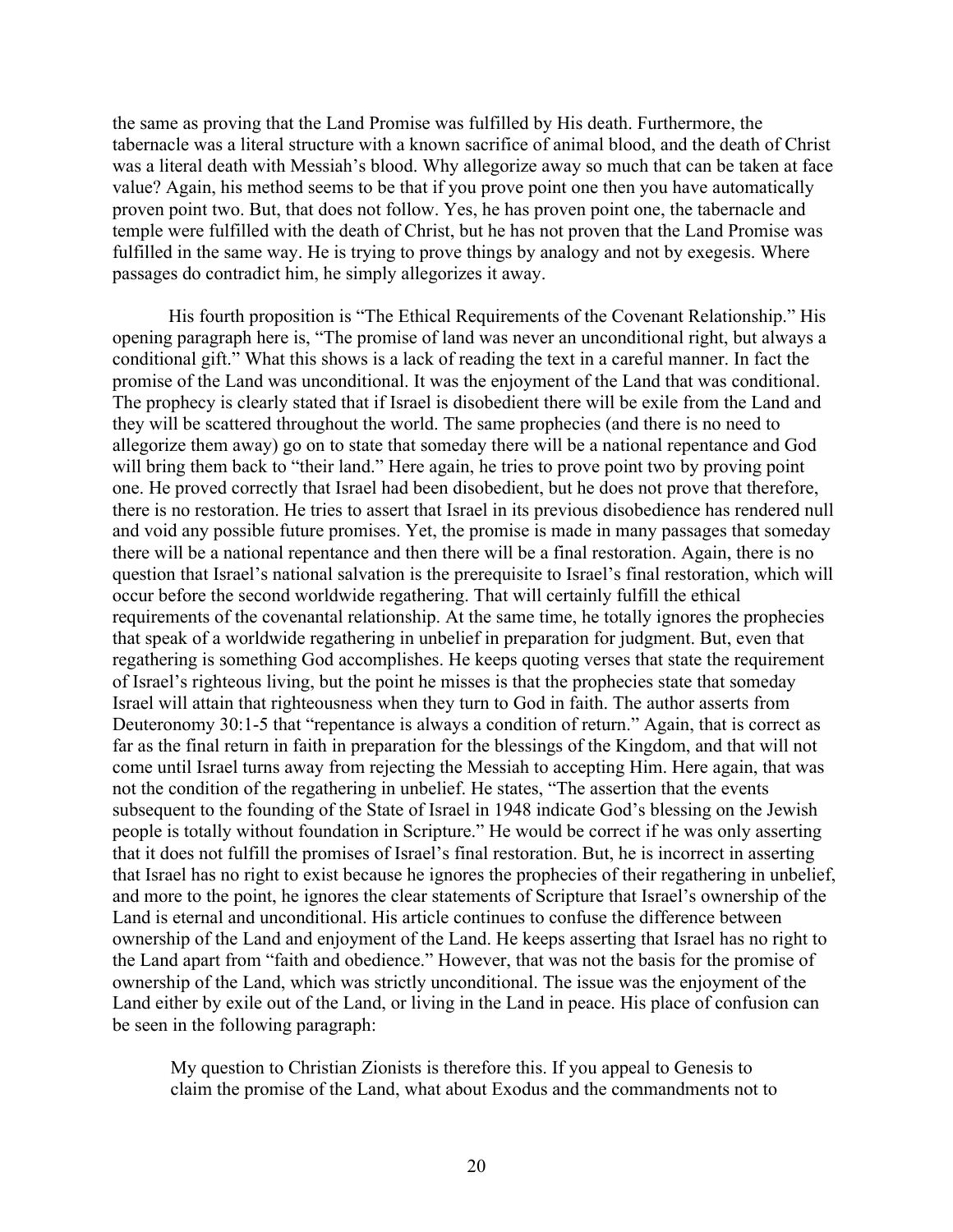steal, kill and covet? If you believe in the predictive element of prophecy, what about the prophetic demand for justice? Isn't the present Israeli governments (sic) policy of forcibly Judaizing occupied East Jerusalem a  $20<sup>th</sup>$  century parallel to Ahab stealing Naboth's vineyard? Where are the Elijah's (sic) among the Christian Zionist's (sic) who, out of love for the Jewish people, are prepared to speak a prophetic warning to the Ahab's (sic) in the government of Israel today? I believe we have every right to insist, that the stronger the claim to the Land is made allegedly on the basis of scripture, the more Christian Zionists must expect and indeed invite the whole world to judge what the Jews have done in the Land by the moral standards of those same Scriptures.

It should be noticed that the author makes it an either/or proposition instead of making it both/and. One can appeal to the promises of Scripture that the Land belongs to Israel and at the same time insist that Israel maintain religious standards and equal rights for all of its citizens. (Palestinians, except for Israeli Arabs, do not have Israeli citizenship nor do they want it.) Here again, the author makes this aspect of the Mosaic Law a condition for ownership of the Land, but that never occurs. Moses describes Israel as both being driven from "their Land" and being brought back to "their Land." In other words, it is always Israel's Land given to them unconditionally. However, the enjoyment of the Land is conditioned on obedience. Therefore, they might be in the Land but experiencing conflict, which is the case at the present time. They might also be exiled from the Land as happened in AD 70. To live in the Land in total peace would require a national regeneration, and the prophecies clearly state that this will someday occur. Furthermore, the author has been clearly victimized by press reports and seems to totally ignore the Israeli side of the equation even from a purely human standpoint.

The fifth proposition is "The Land in the Teaching of Jesus." His opening paragraph states, "Teaching about the Land is conspicuous by its absence in the teaching of Jesus." He does go on in a subsequent paragraph to state, "There are less than five explicit references to the Land in the Gospels and these are indirect." Then he goes on to deny the literal impact. The author is guilty of a double fallacy. First, based upon the assumption that the Land is not mentioned or is barely mentioned in the New Testament, it therefore proves that the Land promise no longer applies. That is a fallacy. A second fallacy is that the lack of mention proves that Jesus already fulfilled the Land Promise and, yet, the New Testament never makes that statement as it does with the other facets that He did fulfill. It has already been shown earlier in the paper that while the New Testament does not say as much about the Land as the Old Testament, it does have some things to say that clearly parallel the Old Testament prophecies. Furthermore, the New Testament does not have to mention something specific from the Old Testament to maintain that the Old Testament promise is ongoing. What the author needs is a clear statement that says all the Land Promises have been fulfilled in at least a spiritual way, but this does not exist in the New Testament. Again, proving point one does not prove point two. He is trying to include a lot of conclusions based upon an argument from silence but it is no more than that: an argument from silence. While he states that in Luke 19:41-44, Jesus promised the judgment upon the Jewish people, but "did not promise there would be another return to the Land," on the other hand the author does not deal with Luke 21:20-24 that goes on to say the Jews will be scattered until the Times of the Gentiles be fulfilled. That clearly implies that following the Times of the Gentiles there will be a restoration.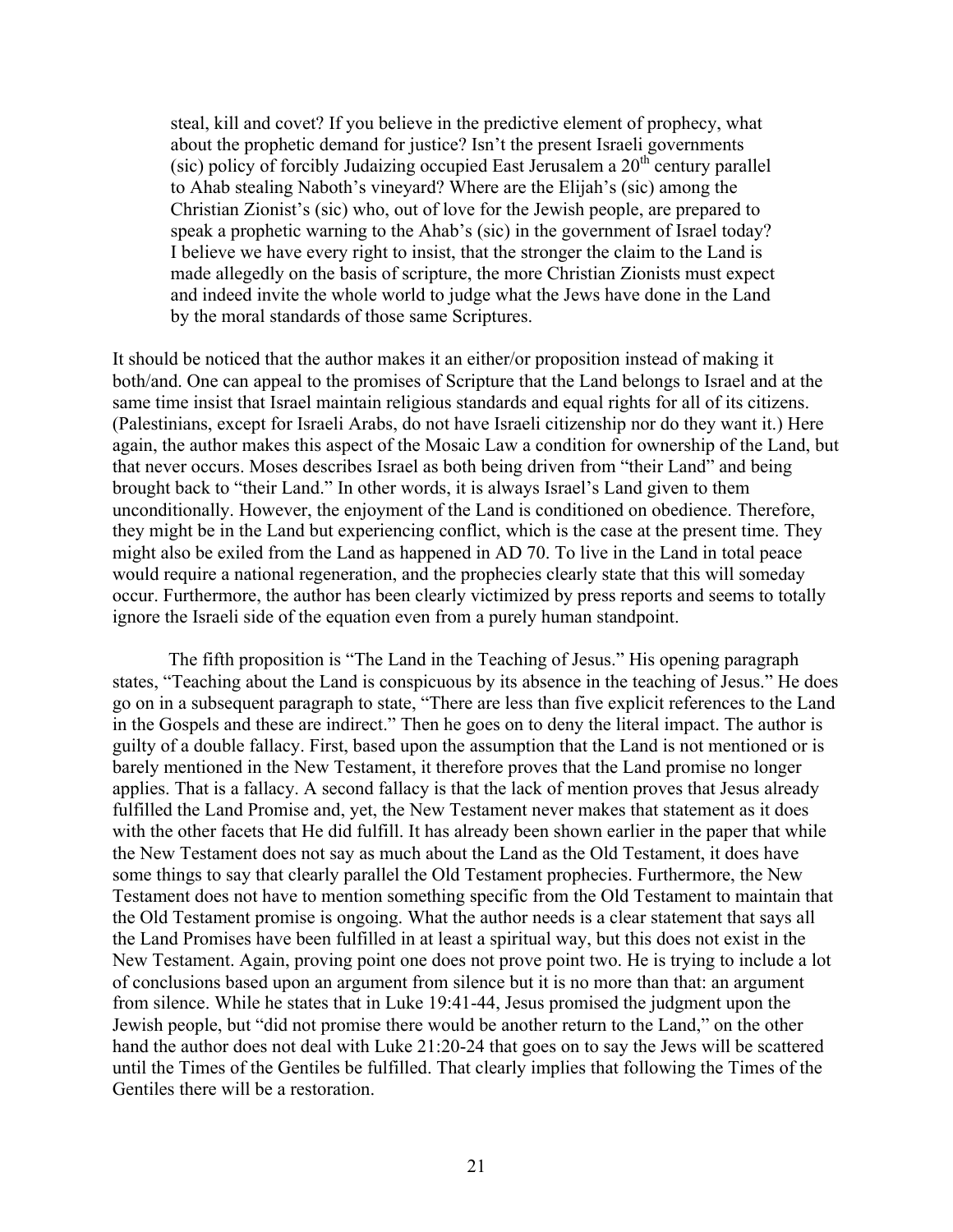His sixth proposition is "The Land in the Teaching of the Apostles." In response to the question raised by the Disciples in Acts 1:6 as to whether He will at this time restore the kingdom to Israel, the author states, "Jesus' reply shows him correcting not only their concept of time but also their view of ministry." And yet, the response of Jesus only stated it was not for them to know "the times and seasons" when the kingdom would be restored to Israel. The timing of that event is in the Father's hand. Their responsibility now is to perform a ministry, but this ministry is not in place of Israel's final restoration but in addition to Israel's final restoration. His claim, "They are sent out into the world but never told to return," reads too much into the verse. They are never told not to return either. But, they are to make sure the Gospel gets out to the Jew first and also to the Greek. Throughout this segment, all the Land Promises are simply allegorized away claiming that "Land in the New Covenant context has now come to fulfillment in the purposes of God." For him, the Land Promises have been fulfilled with the Great Commission: "The limitations of the land type under the Old Covenant has been broken so that it stretches as far as the Great Commission to the uttermost ends of the earth." He derives all of this from the answer of Jesus to the Disciples. But, a reading of the passage shows it simply states that it was not for them to know the timing of the restoration of the kingdom for Israel, but their function will be to do the work they are commissioned to do in the Book of Acts. The thrust of the passage is that sometime in the future God will restore the kingdom to Israel. While the author resorts to Paul's type of allegorical usage in Galatians 4:20-31, he makes a false application from it. True, Paul did use a type of logical and/or allegorical interpretation, but it was for the purpose of illustrating a point, not for the purpose of denying a literal truth. For example, he in no way denies there was a literal Abraham, Sarah, Isaac, Hagar, Rebecca, and Jerusalem. These were obviously literal persons and events in the Old Testament and they typify certain truths in the New Testament. That is far from saying that these people never existed. What the author does in his allegory is to use this to justify saying that the Land Promises are not to be fulfilled literally. It is one thing to use the Land to typify a spiritual truth, but it is quite another to say that the Land will never literally be returned to Israel. Just as Paul's examples were all literal people that typified spiritual truth, by the same token, the Land is literal land that can also typify spiritual truth. The author concludes this segment stating, "There is no suggestion that the Apostles believed that the Jewish people still have a divine right to the Land, or that the Jewish possession of the Land would be an important let alone central aspect of God's plan for the world. In the Christological logic of Paul, the Land, like the Law, both particular and provisional had now become quite irrelevant." However, the very question the Apostles raised in Acts 1:6 shows they still saw the Land as important and still looked forward to a future time when the Kingdom would be restored to Israel. They had simply come to realize that it would not happen in their lifetime, but they realized it would someday indeed happen. Note again that the author tries to compare the Land and the Law as being in the same category. Again, he tries to prove point two by proving point one. Yes, it is correct that the Law has been rendered inoperative with the Messiah's death. A number of passages teach this. But, where is there one passage in the New Testament that teaches that the promise of the Land has also been rendered inoperative? In spite of his dogmatic assertion, he has not actually produced a single verse to establish his claim and he ignores all of the passages noted in this paper that showed the opposite. Furthermore, the Land Promise is not based on the Mosaic Law but on the Abrahamic Covenant, which Paul taught was ongoing.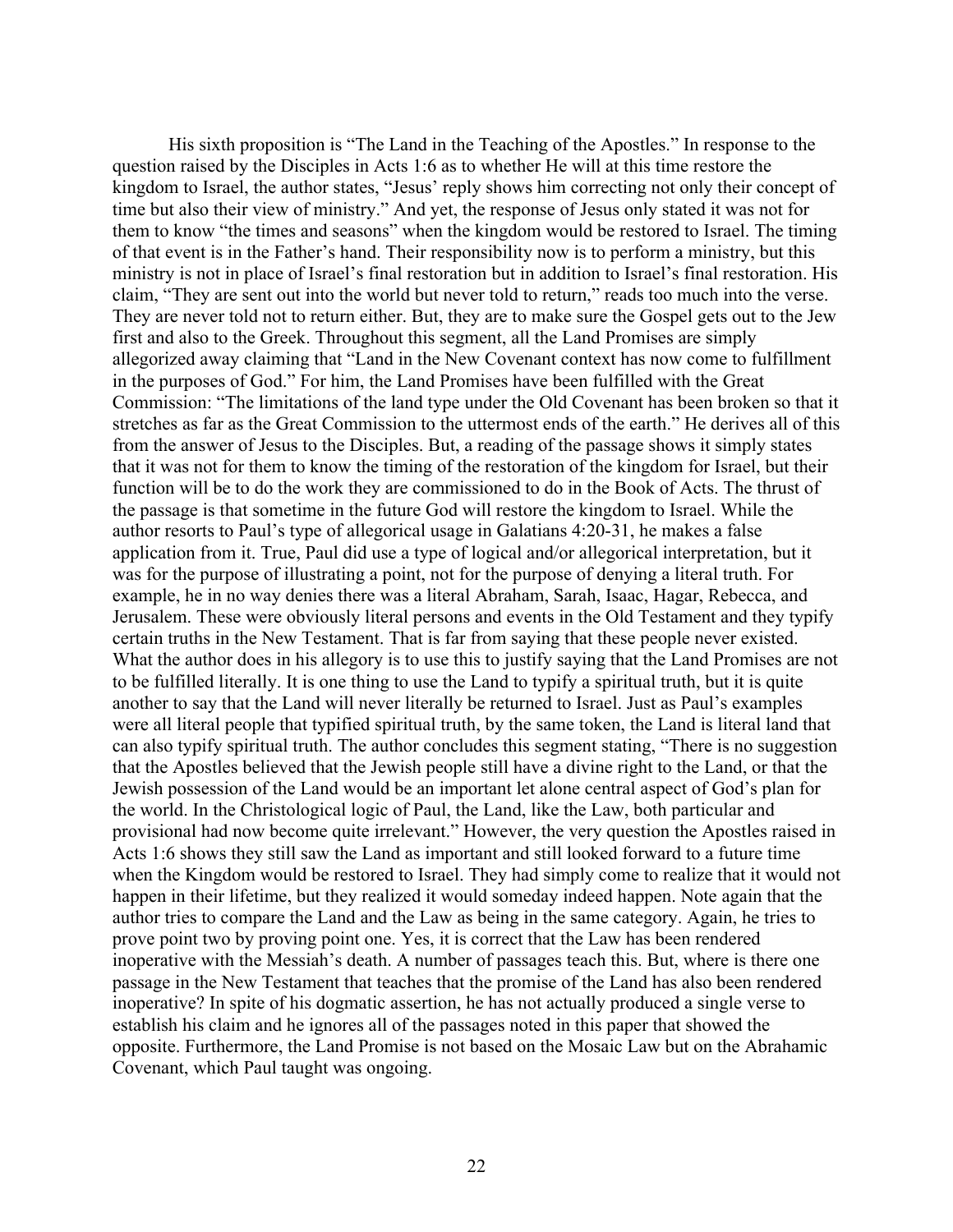His seventh proposition is "The Future of the Jewish People." While he admits that "Paul looks forward to a more glorious future for the Jewish people (Romans 9-11)," he insists that this does not include the Land. He quotes Romans 9:4-5 and points out that "Paul omits only one blessing, the Land." What he ignores is that Paul mentions *the covenants*, and as was shown in the beginning of the paper, the Land Promise is a major facet of the covenants. If you take away the covenants, you can take away the Land: but, since the author includes the covenants, you cannot take away the Land. There again, he issues an argument purely from silence: "Paul's silence about the Land does not suggest that he still held on to a Jewish theology of the Land, rather that he had modified it very considerably." On the contrary, Paul's silence shows that the issue of the Land was not something that was a point of debate but was a foregone conclusion that God will bring the Jews back into the Land. This is implied in Romans 11:25-27. The fact that Paul never says that the death of Jesus fulfilled all of the Land Promises in some spiritual way is evidence enough that it did not happen. The author desperately needs such a statement, but he does not have it and has to resort to a faulty argument from silence.

These are the seven propositions the author makes, and furthermore, they will stand or fall determined by the rejection or acceptance of his hermeneutical principle that one must interpret the Old Testament by the New Testament. It is more correct to interpret the New Testament by the Old Testament since that came first. But, more to the point, every passage must be interpreted within its own context and the meaning must be determined by what it means in that context. Since no Scripture will contradict another, then it can be seen how the promise extends further down. If the Old Testament in its own context promised a worldwide dispersion followed by a worldwide restoration, both parts of that prophecy must be seen to be fulfilled in the same way: literally. The Jews were dispersed throughout the world and they must someday be regathered from all parts of the world. The author raises this question towards Christian Zionists: "What difference did the coming of the kingdom of God in the person of Jesus make to the traditional Jewish hopes and expectations about the Land and People?" This is not the way to ask the question. The proper way to ask the question is, "What difference did the coming of the kingdom of God in the person of Jesus make to the prophecies of the Old Testament?" Can these prophecies be rendered null and void? In so far as the First Coming prophecies, they were all literally fulfilled. By the same token the prophecies of the future Israel must also be literally fulfilled. Whatever else will be gained by the coming of the Messiah, it cannot be the rendering of God's previous promises null and void.

The author goes on to state, "We cannot interpret the Old Covenant as if the coming of Jesus made little or no difference to these particular aspects of the hopes of first century Judaism." Here again, he is stating the issue the wrong way. The issue is not how it affected "the hopes of first century Judaism," but how it affects the totality of the messianic concept of the Old Testament. If the Jews in the first century had some wrong conclusions, those could easily be rendered null and void. That is a far cry from saying that the actual prophecies of the Old Testament would be rendered null and void. That is the kind of false logic the author makes.

The author draws a conclusion claiming we have only two options to choose from: "The choice before us is ultimately a choice between two theologies. One based primarily on the shadows of the Old Covenant and one based on the reality of the New Covenant." Here again is a very faulty presentation. The issue is not two theologies because there is only one biblical